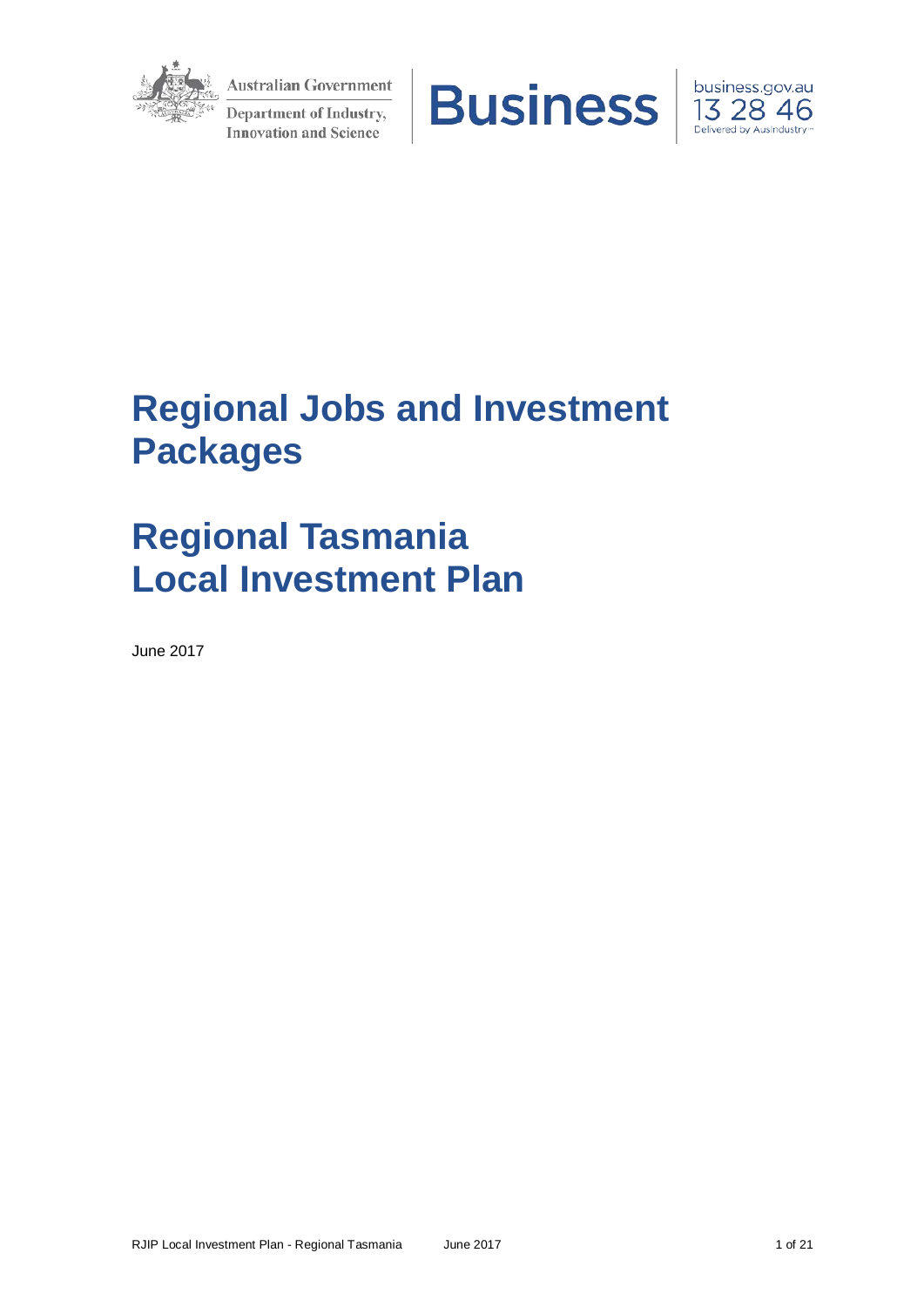## **Table of Contents**

| $\mathbf{1}$   |                                                                      |  |
|----------------|----------------------------------------------------------------------|--|
| $\overline{2}$ |                                                                      |  |
| 3              |                                                                      |  |
| 3.1            |                                                                      |  |
| 3.2            |                                                                      |  |
| $\overline{4}$ | Investment sectors and strategic priorities (alphabetical order)  11 |  |
| 4.1            |                                                                      |  |
| 4.2            |                                                                      |  |
| 4.3            |                                                                      |  |
| 4.4            |                                                                      |  |
| 4.5            |                                                                      |  |
| 4.6            |                                                                      |  |
| 4.7            |                                                                      |  |
| 4.8            |                                                                      |  |
| 4.9            |                                                                      |  |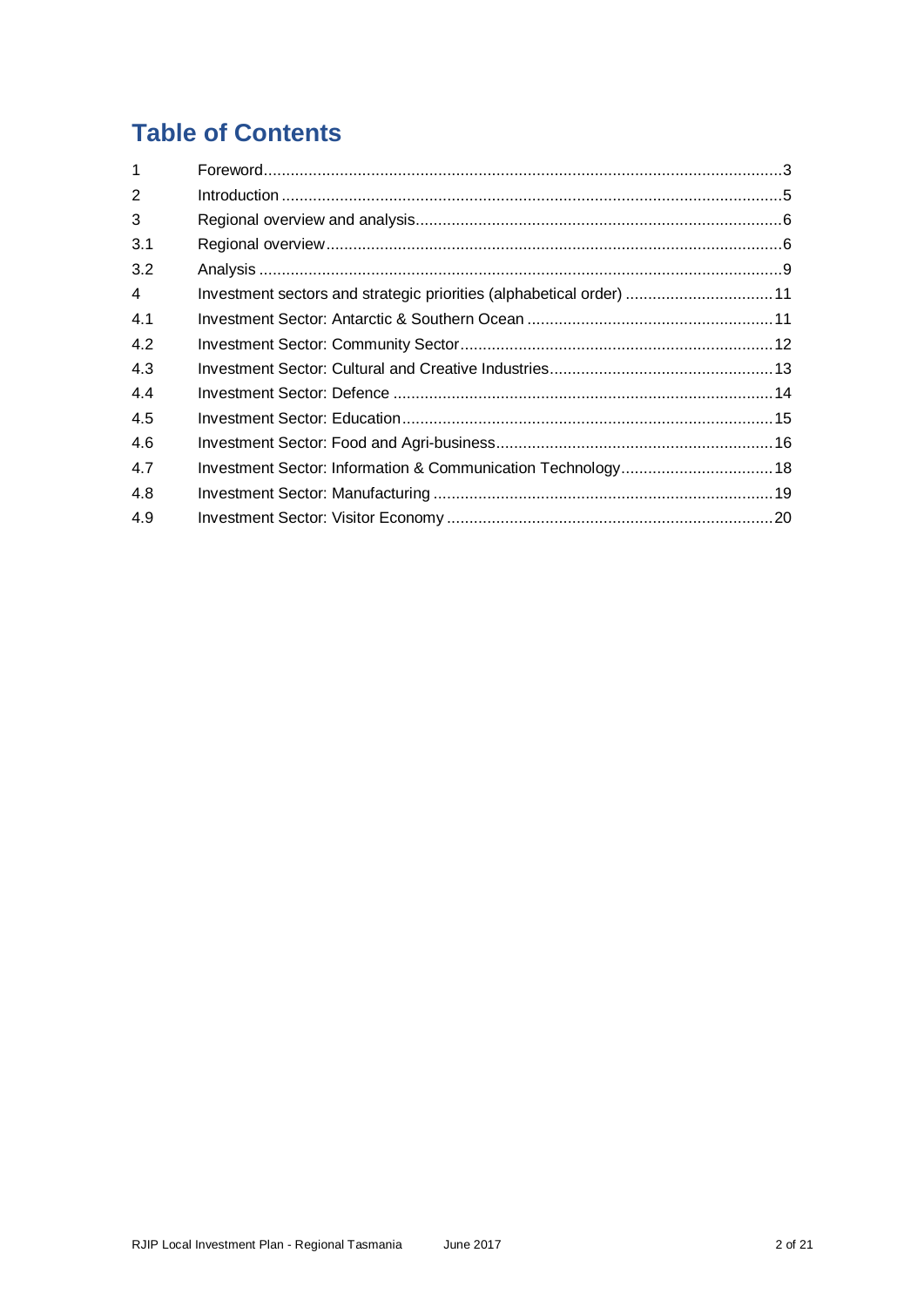## 1 Foreword

The Local Investment Plan identifies investment sectors and strategic priorities that create sustainable industries and jobs into the future. The plan provides an economic and strategic overview of the region based on an assessment of the region's competitive advantages and potential areas of growth.

Funding under the programme will reflect the investment sectors and strategic priorities set out in the plan. Investment sectors reflect broad industry areas that have the greatest potential to drive economic growth and create jobs in the region.

Strategic priorities are nominated for each investment sector. These priorities target specific activities within the sector that can unlock new markets and create opportunities in the region.

Applications for Regional Jobs and Investment Packages (RJIP) funding in the region should align with one or more of the strategic priorities outlined in the plan. The first RJIP merit criterion asks applicants to demonstrate the linkages between their project and the region's plan.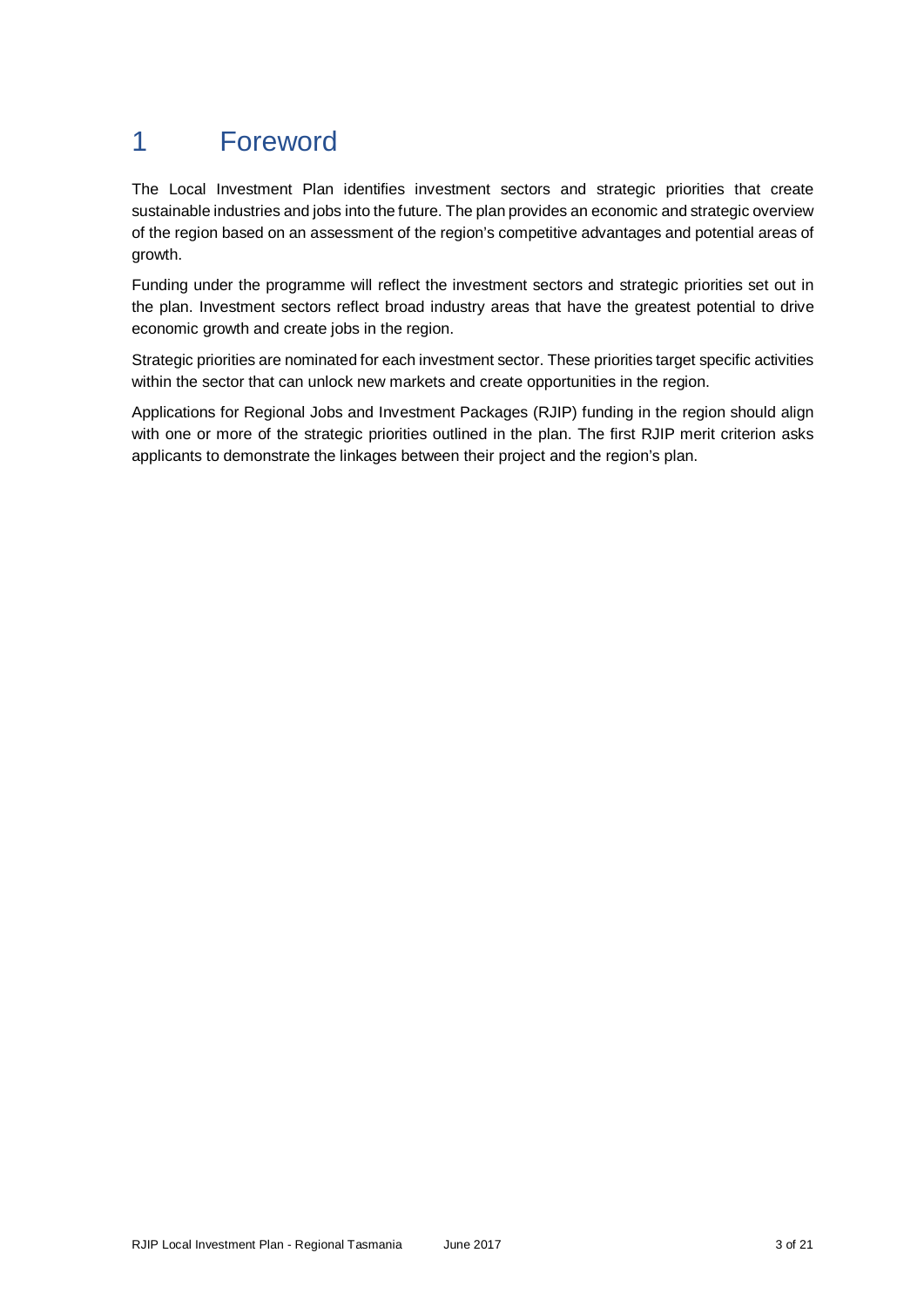## **TASMANIAN RJIP BOUNDARY**



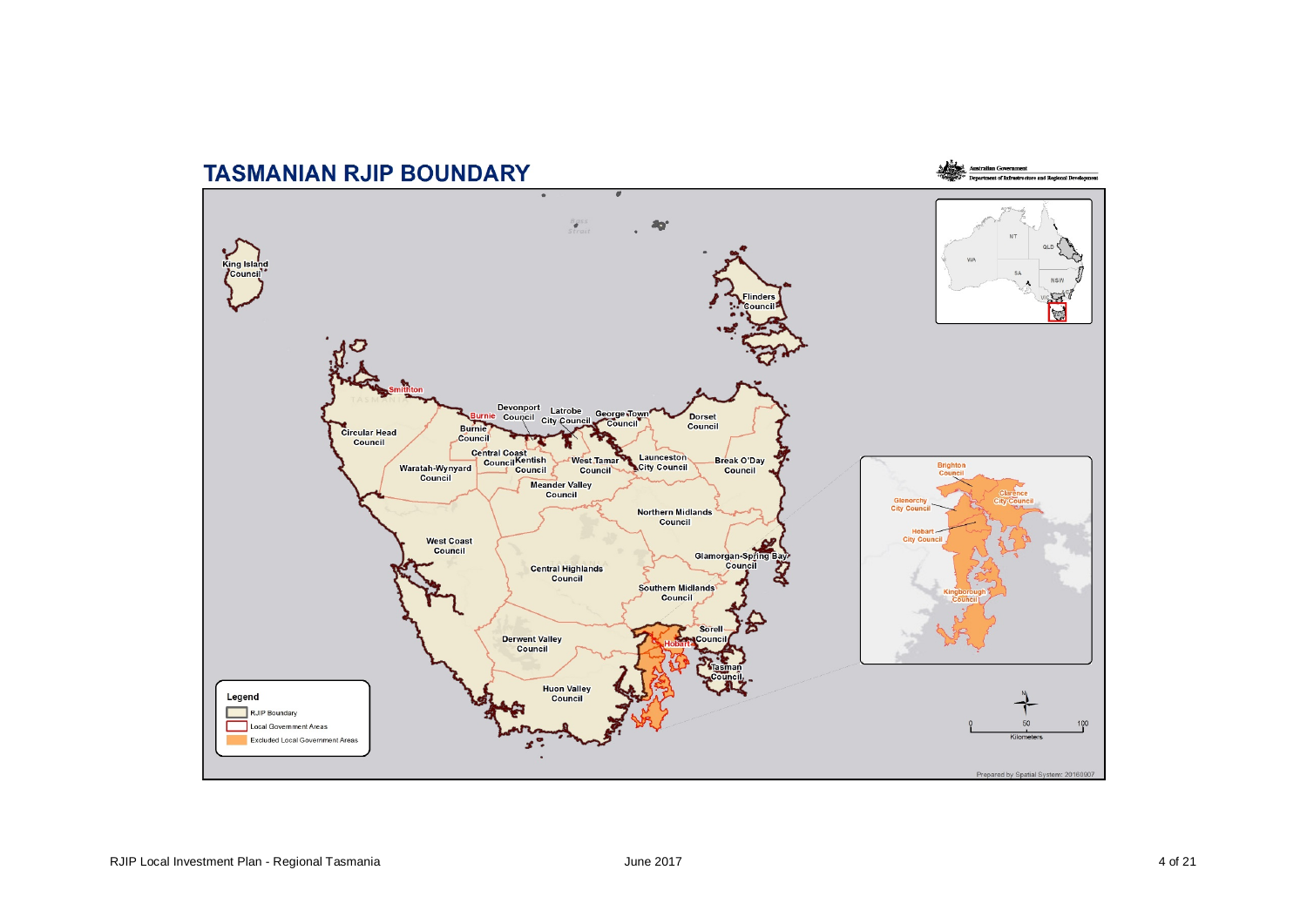## 2 Introduction

The Regional Tasmania Local Planning Committee was appointed by Senator Fiona Nash in April 2017 to produce this Local Investment Plan to support the delivery of the \$25 million Regional Tasmania Jobs and Investment Package.

The members of the Local Planning Committee were:

| Tom Black (Chair) | Robert Higgins    | Susan Parr     |
|-------------------|-------------------|----------------|
| Melinda Anderson  | Stephanie Jaensch | Peter Skillern |
| Natalie Geard     | Emma Lee          | Ian Waller     |

The Local Planning Committee met on Tuesday 16th May 2017, Monday 22nd May 2017, Tuesday 30th May 2017 and Wednesday 14th June 2017.

| The Committee considered information from: |                                                                                                                                                                                            |  |  |
|--------------------------------------------|--------------------------------------------------------------------------------------------------------------------------------------------------------------------------------------------|--|--|
| Advanced Manufacturing Growth Centre       | Regional Development Australia (RDA)<br>Tasmania Renew Newcastle                                                                                                                           |  |  |
| Arts Tasmania                              |                                                                                                                                                                                            |  |  |
| Australian Antarctic Division              | <b>SGS Economics &amp; Planning</b>                                                                                                                                                        |  |  |
| Australian Bureau of Statistics (ABS)      | South East Regional Development Authority                                                                                                                                                  |  |  |
| <b>Australian Computer Society</b>         | (SERDA)                                                                                                                                                                                    |  |  |
| Australian Institute of Health and Welfare | Tas Council of Social Services (TasCOSS)                                                                                                                                                   |  |  |
| <b>Brand Tasmania Council</b>              | <b>TasICT</b>                                                                                                                                                                              |  |  |
| Centre for Food Innovation                 | Tasmanian Chamber of Commerce and                                                                                                                                                          |  |  |
| <b>Cradle Coast Authority</b>              | Industry (TCCI)                                                                                                                                                                            |  |  |
| Dairy Tasmania                             | Tasmanian Climate Change Office<br><b>Tasmanian Farmers &amp; Graziers Association</b><br>(TFGA)<br>Tasmanian Fruit and Vegetable Industry<br>Taskforce Tasmanian Institute of Agriculture |  |  |
| Department of Defence                      |                                                                                                                                                                                            |  |  |
| Department of Employment                   |                                                                                                                                                                                            |  |  |
| Department of Infrastructure & Regional    |                                                                                                                                                                                            |  |  |
| Development                                |                                                                                                                                                                                            |  |  |
| Department of Primary Industries, Parks,   | (TIA) Tasmanian Polar Network                                                                                                                                                              |  |  |
| Water & Environment (DPIPWE)               | <b>Tasmanian Red Meat Industry Council</b>                                                                                                                                                 |  |  |
| Department of State Growth                 | Tourism Industry Council Tasmania (TICT)<br><b>Tourism Northern Tasmania</b>                                                                                                               |  |  |
| Department of Treasury & Finance           | Tourism Tasmania<br>University of Tasmania (UTAS)<br>Victoria State Government<br><b>Volunteering Tasmania</b><br>Wine Tasmania                                                            |  |  |
| <b>Destination Southern Tasmania</b>       |                                                                                                                                                                                            |  |  |
| East Coast Regional Tourism                |                                                                                                                                                                                            |  |  |
| .id the population experts                 |                                                                                                                                                                                            |  |  |
| Launceston City Deal                       |                                                                                                                                                                                            |  |  |
| Northern Tasmanian Development             |                                                                                                                                                                                            |  |  |
| Corporation                                |                                                                                                                                                                                            |  |  |

The Local Planning Committee acknowledges the invaluable assistance of:

James McCormack, Employment Facilitator, Department of Employment; Lara Hendriks, Senior Director, Department of State Growth;

Michelle Riley, Senior Project Manager, Department of State Growth; Kevin Turner, Community & Strategic Development, RDA Tasmania; Leaha Dent, Regional Manager, AusIndustry.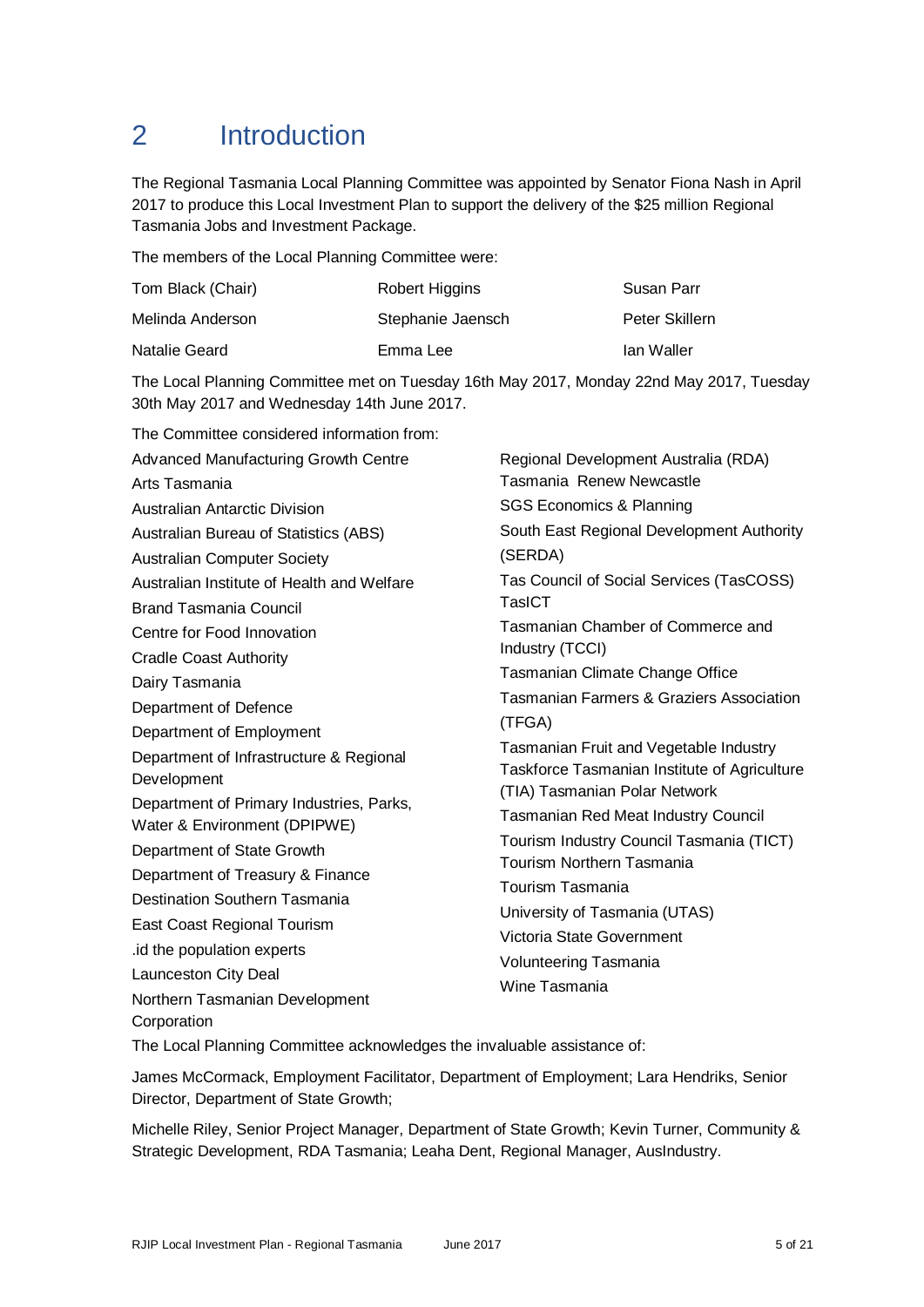## 3 Regional overview and analysis

Tasmania is Australia's only island state. It has a cool temperate climate and decentralised population. Tasmania has less than one per cent of Australia's total land area, but captures almost [1](#page-5-0)2 per cent of the nation's total annual water run-off.<sup>1</sup>

The Regional Tasmania Regional Jobs and Investment Package region (Regional Tasmania) includes all Tasmanian Local Government Areas (LGAs) except for Brighton City Council, Clarence City Council, Glenorchy City Council, Hobart City Council and Kingborough Council.

### 3.1 Regional overview

#### **3.1.1 Socio-economic profile**

In 2012, the Regional Tasmania RJIP region had a population of 312,600 with a projected annual average growth rate of 0.3 per cent, slower than the Tasmanian rate 0.4 per cent and the Australian rate 1.6 per cent.<sup>2</sup>

Aboriginals and Torres Strait Islanders accounted for 13,334 of the Regional Tasmania RJIP region population in the 2011 Census. At 4.25 per cent of the region's population, this is higher than the national average of 2.5 per cent. The median age of the total Tasmanian population is 40, but for Indigenous people in Tasmania it is 22 years old.[3](#page-5-2)

Tasmania is characterised by an ageing population, a decreasing number of working age people, under representation of women of child-bearing age, and relatively low income, training and employment levels.[4](#page-5-3) Tasmania has some of the lowest levels of literacy and post compulsory education attainment in Australia.<sup>5</sup>

People living in Regional Tasmania are on average older, have less formal education, are less likely to be in paid employment and earn less, than people living in or close to Hobart. $6$ 

To illustrate how these factors impact the Tasmanian economy, the Gross State Product is lower in Tasmania (per capita) than the mainland average by a significant margin of \$18,600 or 27 per cent.[7](#page-5-6)

<span id="page-5-0"></span><sup>1</sup> http://www.infrastructure.tas.gov.au/\_\_data/assets/pdf\_file/0004/48226/State\_Infrastructure\_Strategy\_2010\_Part2.pdf

<span id="page-5-1"></span><sup>2</sup> National Aged Care Data Clearing House, Population Projections 2012 to 2027

<span id="page-5-2"></span><sup>3</sup> ABS, Census 2011

<span id="page-5-3"></span><sup>4</sup> RDA Tasmania, Regional Plan, 2016

<span id="page-5-4"></span><sup>5</sup> ABS, Year 12 Achievement and Continuing Education (2071.0), April 2013

<span id="page-5-5"></span><sup>6</sup> TCCI, Tasmania Report, 2016

<span id="page-5-6"></span><sup>7</sup> TCCI, Tasmania Report, 2016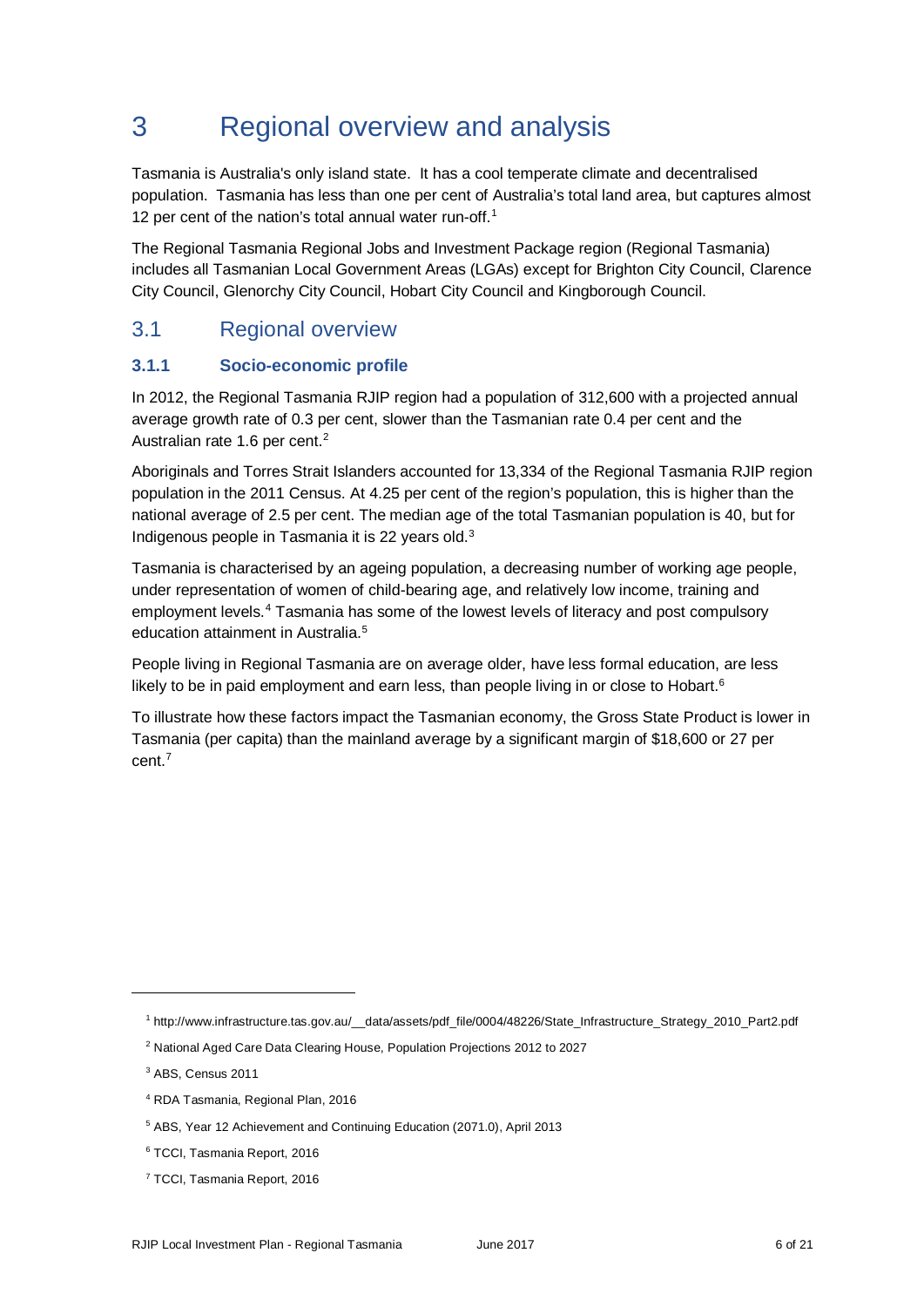#### **3.1.2 Industry profile**

In the year to June 2016 Tasmania's largest export commodity category by value was processed metals and metal products (refer Figure 1), reflecting the substantial economic activity generated by Tasmania's traditional heavy industries at Bell Bay and other locations.



**Fig. 1 Latest export commodities categories**<sup>8</sup>

Tasmania's major service export is the Visitor Economy (incorporating tourism, visiting friends and relatives and visitation for business, education, sport, recreation and events). Its direct contribution to Tasmania's Gross State Product was \$1.7 billion in 2014/15.<sup>[9](#page-6-1)</sup>

Tourism, manufacturing, agriculture, forestry and fishing are considered to be Regional Tasmania's traditional industries supporting employment and wealth generation, although susceptible to cyclical patterns brought on by global market factors.<sup>[10](#page-6-2)</sup>

Sectors with the largest projected job creation outside of Greater Hobart by 2020<sup>[11](#page-6-3)</sup> are:

- **Health Care & Social Assistance: 2,200 jobs**
- Accommodation and Food Services (Tourism): 1,500 jobs
- Construction: 800 jobs
- Retail Trade: 400 jobs

<span id="page-6-1"></span><span id="page-6-0"></span>-

**Agriculture, Forestry and Fishing: 400 jobs** 

<sup>8</sup> Department of State Growth, Value of Tasmania's international exports by product, 2011-12 to 2015-16

<sup>&</sup>lt;sup>9</sup> Tourism Tasmania, Fast Facts, March 2017

<span id="page-6-2"></span><sup>10</sup> Department of Treasury & Finance, Structural Change in the Tasmanian Economy Information Paper, April 2013

<span id="page-6-3"></span><sup>&</sup>lt;sup>11</sup> Australian Government, Labour Market Information Portal, 2016 Employment Projections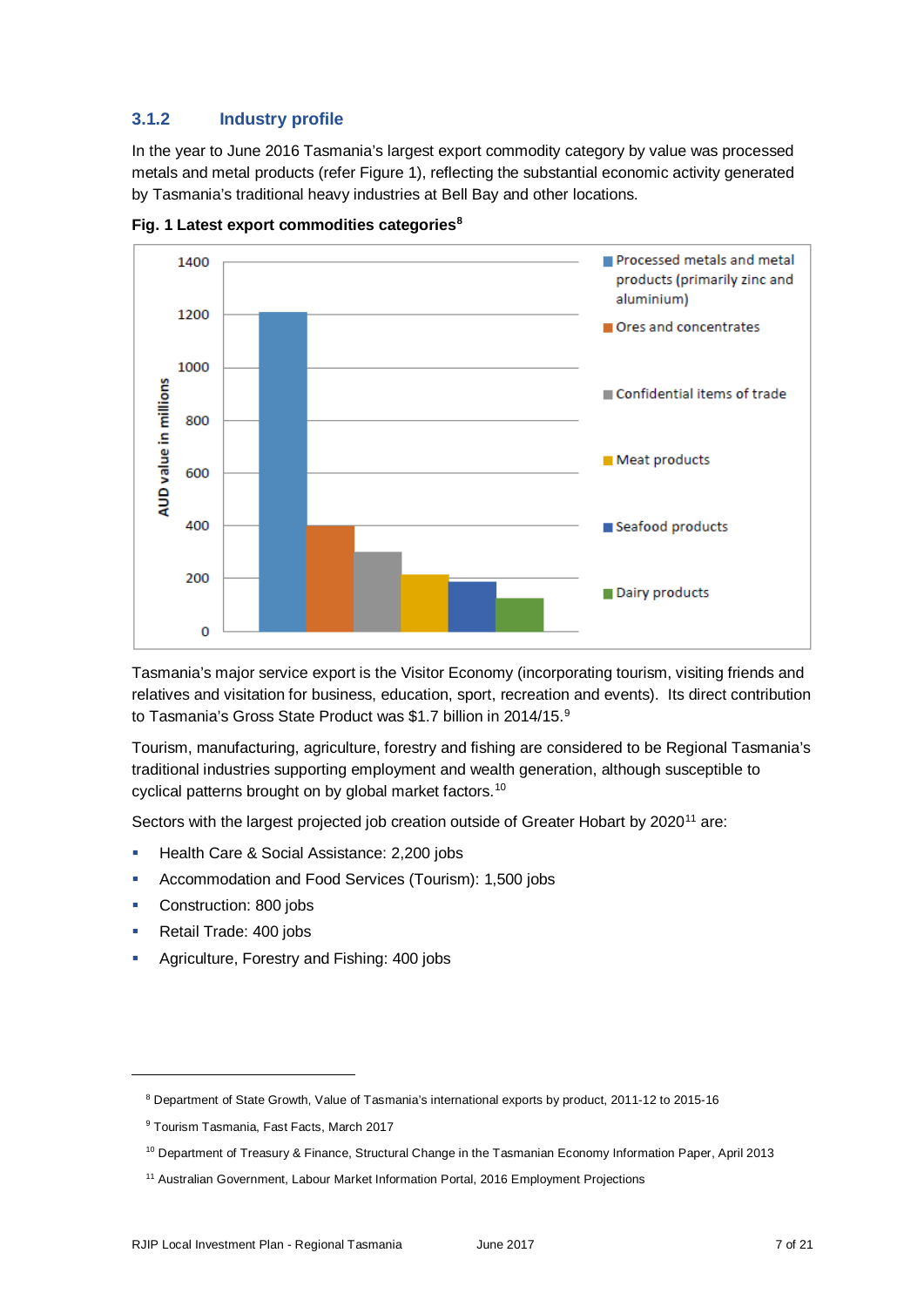The largest current employers in Regional Tasmania are Health Care & Social Assistance, Retail Trade and Manufacturing (refer Figure 2).



![](_page_7_Figure_2.jpeg)

Source: ABS[, Census of Population and Housing](http://www.abs.gov.au/census) 2006 and 2011. Compiled and presented by [.id ,](http://home.id.com.au/about-us/) the population experts. (Usual residence data). Source: Australian National Accounts: State Accounts, ABS Cat No 5220.0: Table 7

#### **3.1.3 Access to markets**

Tasmania has an export oriented economy. Air and sea access is an integral part of Tasmania's island life; therefore essential to trade, tourism and the broader economy. More than 99 per cent of freight volumes move in and out by sea making ports central to accessing markets. For the year ending March 2016, 88 per cent of all visitors to Tasmania travelled by scheduled air services and 12 per cent travelled by sea.

#### **3.1.4 Tasmania's brand and comparative advantages**

Tasmania's brand reflects the State's unique mix of economic, cultural, community and environmental attributes. It is a core differentiator for Tasmania's value-added products and services and is increasing in importance. The concepts of quality and authenticity are key values underpinning the Tasmanian Brand across all sectors. Many successful Tasmanian businesses of various sizes have understood this and have made it their policy for decades.<sup>[12](#page-7-0)</sup>

Comparative advantages are endowments and attributes that allow Regional Tasmania economy to do something better than somewhere else.

Tasmania's environment (climate, high rainfall and biodiversity) is a comparative advantage that supports tourism, food and agri-business, renewable energy, science and research. Business

<span id="page-7-0"></span><sup>12</sup> https://www.brandtasmania.com/about-tasmanias-brand/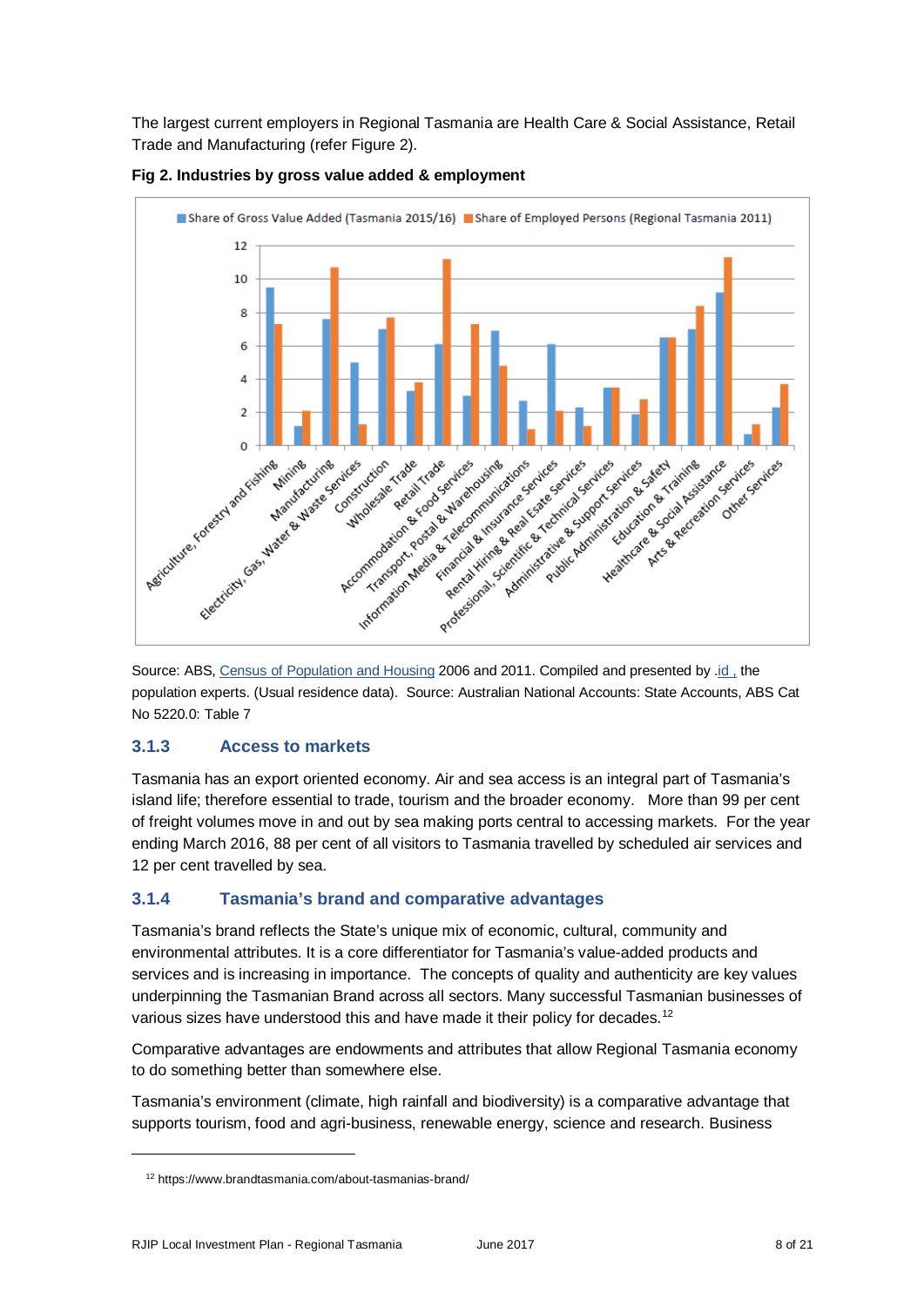successes based on this comparative advantage vary from the hydro scheme and energy intensive industries to Tasmanian whisky, sparkling wine and multi-day walks.

Tasmania's society is another comparative advantage. Tasmania has high levels of social and professional connectivity that encourages collaboration and innovation. Business successes based on this comparative advantage include established industry clusters for: mining equipment, metal processing, Antarctic research, ship building, poppies, salmon and wine.

Tasmania's isolation provides a biosecurity buffer which has proven important for international trade. Tasmania's location has also made it an important gateway to Antarctica and the Southern Ocean.

### 3.2 Analysis

Analysis of Regional Tasmania's economy by the Local Planning Committee identified the following principles and themes:

#### **3.2.1 Principles central to Regional Tasmania**

These principles will underlie jobs and growth for Regional Tasmania:

- **Education**: education is the most profitable investment a community can make<sup>13</sup>
- **Cross sectoral benefits**; infrastructure projects in Regional Tasmania should act as the catalyst for growth of local industries (e.g. affordable energy, digital connectivity, efficient transport and logistics)
- **Collaboration**; investment sector stakeholders must work collectively to achieve economies of scale and supply chain efficiencies
- **Wealth generation**; investment strategies must be customised to profit through trade with offisland markets
- **Prepare for structural change**; changes from climate<sup>[14](#page-8-1)</sup> and the impacts of global trade are processes that can be managed
- **Competitive neutrality**; the creation of new jobs, rather than jobs that displace another worker, is a win for Regional Tasmania

#### **3.2.2 Regional Tasmania Regional Jobs and Investment Package themes**

This Package presents an opportunity to create sustainable employment and unlock investment in key sectors across Regional Tasmania.

Characteristics identified for success:

- **Game Changers**; transformative projects based on smart planning, leveraging investment by industry and government with the support of the local community
- **Tasmania's Brand**; promote premium offerings that are distinctly Tasmanian and build on our comparative advantages
- **Value Adding**; gain the benefits of higher value operations domestically
- **Productivity**; achieve a competitive edge through efficiency measures and implementing new skills and technologies
- **Sustainability**; develop new profit centres to diversify and build on core business

<span id="page-8-0"></span><sup>&</sup>lt;sup>13</sup> Sir Douglas Copeland, first professor of economics at the University of Tasmania

<span id="page-8-1"></span><sup>14</sup> Antarctic Climate & Ecosystems CRC, Climate Futures for Tasmania General Climate Impacts, October 2010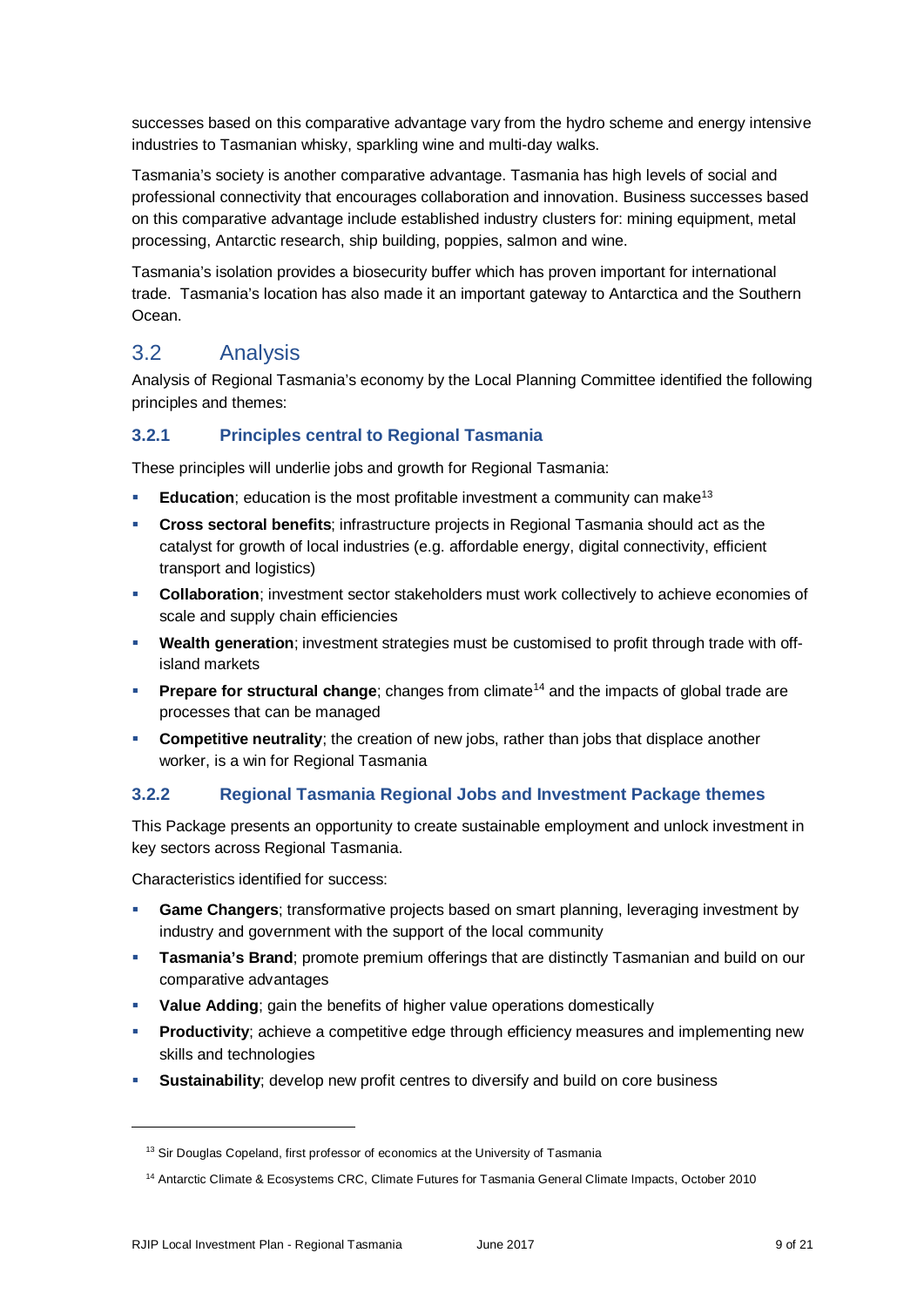- **Export Goods and Services**; maximise Free Trade Agreements, the extension to the Tasmanian Freight Equalisation Scheme, direct international shipping, our bio-security status, investment in local infrastructure and growing brand recognition
- **Innovation**; introduce new systems and processes that transfer smart practices into new settings and environments
- **Energy**; use local natural resources to provide electricity and heat to Regional Tasmanian industries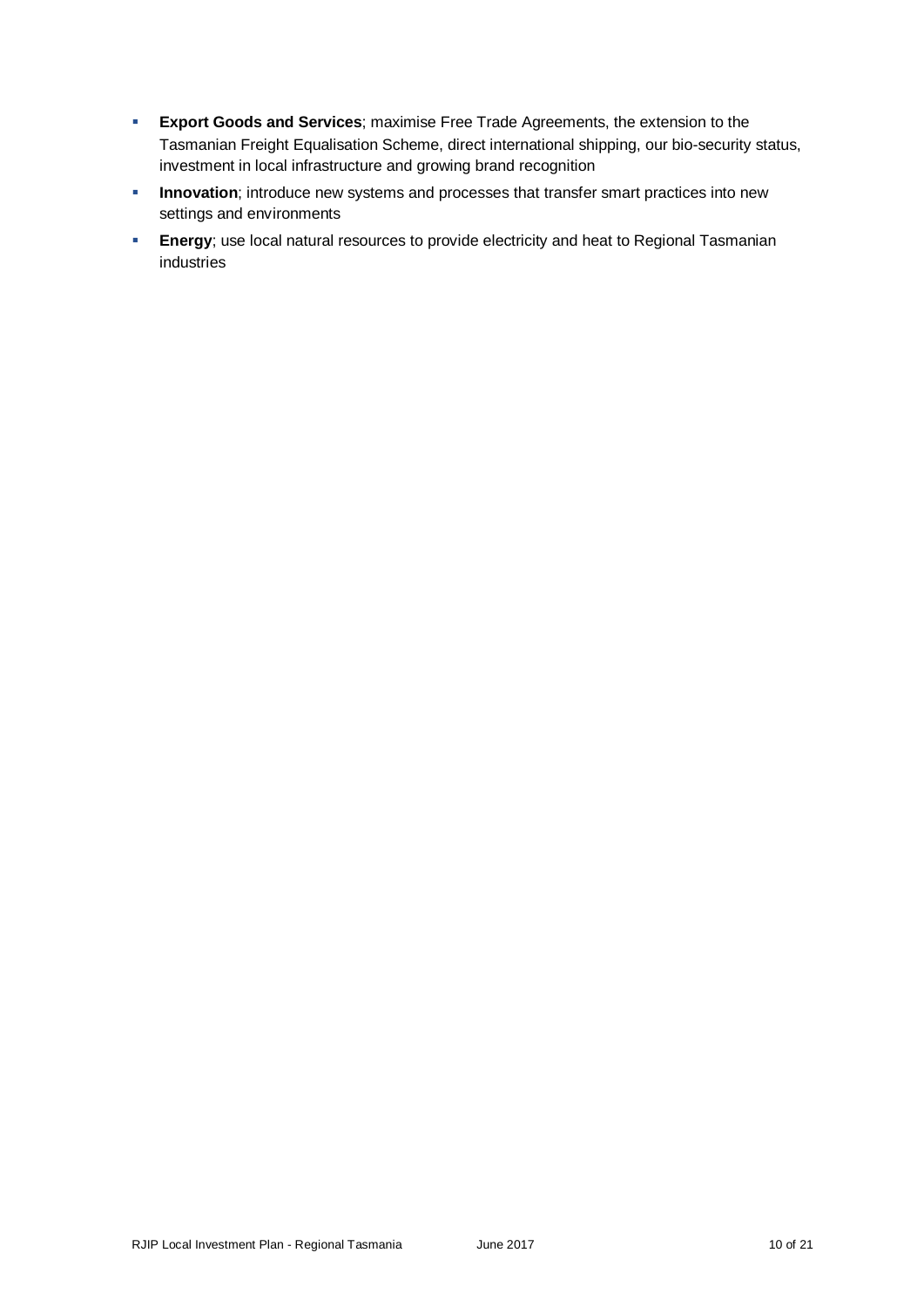## 4 Investment sectors and strategic priorities (alphabetical order)

Analysing Regional Tasmania's attributes the Local Planning Committee determined that the following industry sectors have the greatest potential to create sustainable employment, unlock further investment and reach new markets:

- Antarctic & Southern Ocean
- **E** Community Sector
- **Cultural & Creative Industries**
- Defence
- **Education**
- **Food & Agri-business**
- **Information and Communication Technology**
- **Manufacturing**
- **•** Visitor Economy

### 4.1 Investment Sector: Antarctic & Southern Ocean

#### **4.1.1 Evidence**

Tasmania is the centre for Australia's research effort in Antarctica, the sub-Antarctic islands and Southern Ocean. Spending by this sector in 2015/16 comprised of \$180.6 million, or 0.69 per cent of Gross State Product. The Antarctic and Southern Ocean (ASO) sector is a major employer; in 2015/16 it employed 755 full-time equivalents, up from 671 in 2011/12.[15](#page-10-0)

The ASO sector is forecast to expand over the next five years as a result of investment spending by the Australian Government, with consequent flow-on to Tasmanian activity. The Tasmanian Polar Network Member Directory shows manufacturers from north west Tasmania are already engaged in supplying specialised design, engineering, prefabricated buildings and structures.

Several developments indicate an increase in ASO activity over the next five years:

- Commissioning larger and more complex ships based in Hobart providing greater scope for more maintenance and provedoring work
- **More port visits by international ASO programs**
- Runway extension at Hobart International Airport, with the possible construction of a yearround runway in East Antarctica
- Investment in the refurbishment of Macquarie Island and upgrades to overland traverse capability providing opportunities for participation by Regional Tasmanian firms.

Applicants applying under this sector will need to demonstrate that projects will directly benefit the nominated Regional Tasmania RJIP region.

#### **4.1.2 Strategic priorities**

<span id="page-10-0"></span>-

*Improving business capability to deliver services and products to support the Antarctic and Southern Ocean sector*

<sup>15</sup> Wells, The contribution of the Antarctic and Southern Ocean Sector to the Tasmanian Economy 2015-16, 2017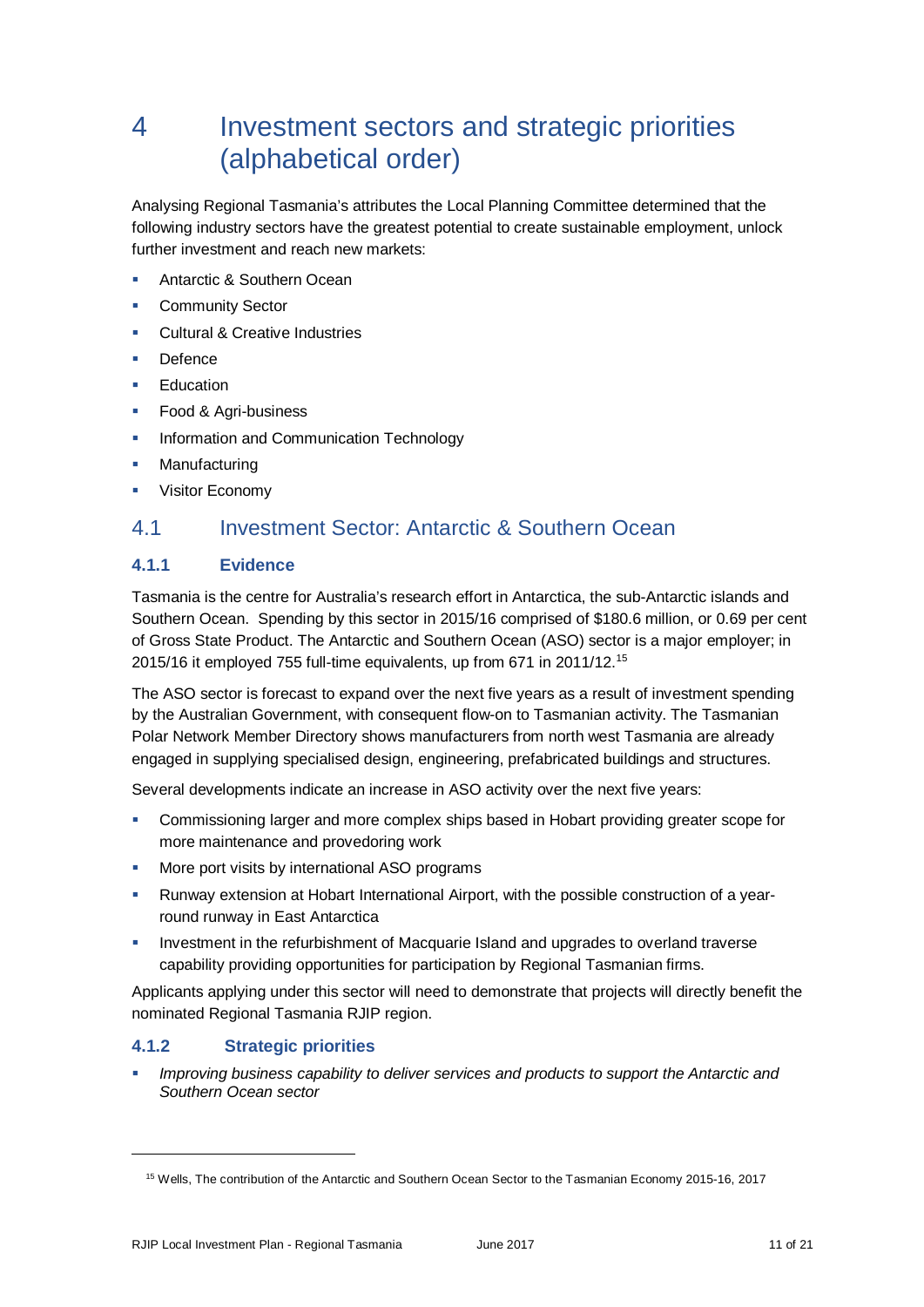*Commercialisation of creative new services and products for the Antarctic and Southern Ocean sector*

#### **Evidence**

The Tasmanian Polar Network (TPN) is a group of businesses and scientific organisations based in Tasmania that all have a common focus on serving commercial and scientific activity in the Antarctic, sub-Antarctic and Southern Ocean. TPN's Member Directory includes businesses from across Regional Tasmania that support the ASO sector.

The Australian Antarctic Strategy and 20 Year Action Plan highlights the long history of Australia in the Antarctic, the range of opportunities for Australia in supporting ASO endeavours and the significant investments by Australia to support our ongoing presence in the Antarctic.

## 4.2 Investment Sector: Community Sector

#### **4.2.1 Evidence**

*"Tasmanians are the unhealthiest, oldest, worst educated, most under-employed and most dependent on government benefits. Consider, what could be achieved if we saw these 'deficits' as challenges and opportunities"* Susan Parr, Tasmania Report 2016[16](#page-11-0)

Social enterprises, Aboriginal community organisations and local government are key enablers of community and economic development in Regional Tasmania by addressing social issues, closing the gap in disadvantage between Aboriginal Tasmanians and the wider community, and improving productivity, economic participation and population levels.

The Health Care and Social Services Sector is Regional Tasmania's largest employer.[17](#page-11-1) An additional 2,200 new jobs are forecast for this sector by 2020, with much of this growth anticipated to be in aged care due to Regional Tasmania's rapidly ageing population or in disability services due to the National Disability Insurance Scheme.

The Community Sector is also heavily supported by volunteers, with approximately four out of five Tasmanians volunteering in 2014[.18](#page-11-2)

Paid and voluntary participation in the Community Sector is an important part of Regional Tasmania. Community innovation can meet local needs with local services and facilities and also support Regional Tasmanians to become industry leaders in the delivery of community services.

Regional Tasmania's 'deficits' will not improve without investment into the Community Sector for innovative projects that create new processes or introduce successful processes from other sectors.

Creating liveable communities is a pillar of the Tasmanian Government's Population Growth Strategy in recognition that vibrant and supportive communities attract and retain people.<sup>[19](#page-11-3)</sup> Factors that determine liveability include local infrastructure and access to services.

<span id="page-11-0"></span><sup>16</sup> TCCI & TasCOSS, Tasmania Report 2016, December 2016

<span id="page-11-1"></span><sup>17</sup> ABS, Census 2011

<span id="page-11-2"></span><sup>18</sup> Volunteering Tasmania, State of Volunteering Report 2014

<span id="page-11-3"></span><sup>19</sup> Department of State Growth, Population Growth Strategy, September 2015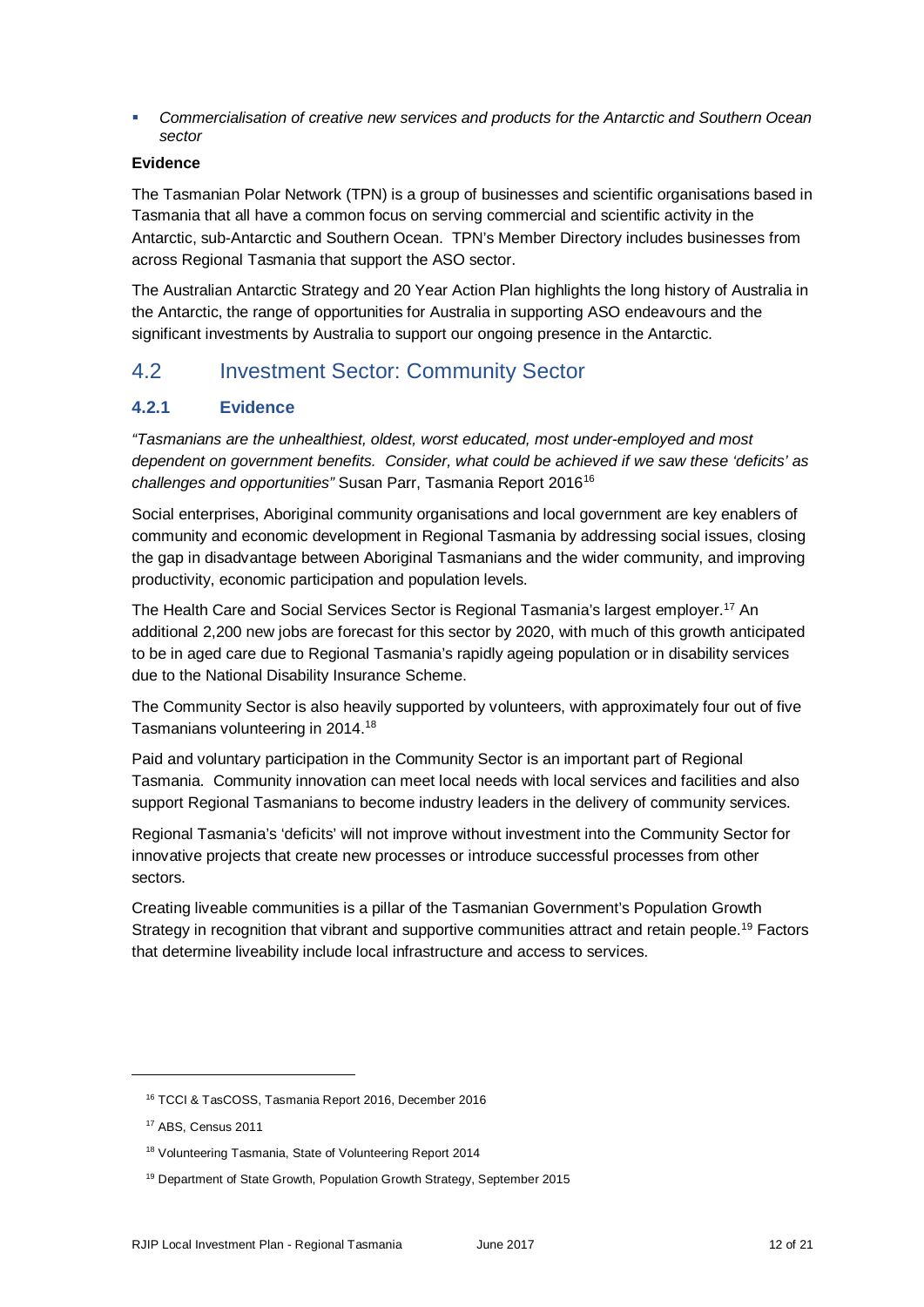#### **4.2.2 Strategic priorities**

- *Job creation by local services and facilities to create liveable and vibrant communities and/or reduce, avoid and mitigate determinants that create Regional Tasmania's poor socio-economic trends*
- *Align to regional infrastructure or workforce plans and can demonstrate they are part of a collective approach to overcoming regional issues*
- *Liveability projects that nurture and/or stimulate local communities*

#### **Evidence**

Examples of the Community Sector meeting local needs in Regional Tasmania include the not-forprofit Emmerton Park aged care facility in Smithton and public and private projects like the Windsor Park Community Precinct in West Tamar.

Devonport's Living City and the tactical prioritisation of infrastructure projects by South East Regional Development Authority (SERDA) are examples of local government collaborating with the private and community sectors to improve liveability.

## 4.3 Investment Sector: Cultural and Creative Industries

#### **4.3.1 Evidence**

Recent major film and television productions have boosted Tasmania's capability and reputation for the cultural and creative industries. MONA and the increase in cultural and creative events have created more professional opportunities in this sector and raised awareness of career pathways in cultural and creative industries.

Creativity and design are at the forefront of a rapidly changing world and as a result are more valued by individuals, society and employers than previously. Creative workers play an important role in driving economic, social and cultural development.<sup>[20](#page-12-0)</sup>

More than 9,000 Tasmanians are directly employed in the cultural and creative industries or in cultural and creative occupations, with countless more employed indirectly through the related tourism, hospitality and retail sectors.<sup>[21](#page-12-1)</sup>

Creative industries account for 3.6 per cent of employment in Tasmanian. While this share is relatively low compared to Australia as a whole (4.4 per cent), Tasmania boasts the highest share of specialists (33 per cent compared to 28 per cent nationwide), or people with creative professions working within creative industries.<sup>[22](#page-12-2)</sup>

Industry segments include; advertising, architecture, visual arts, crafts, design (including fashion), film, video and photography, music and performing arts, festivals, museums and galleries, writing and publishing, digital and entertainment media, TV and radio.<sup>23</sup>

Opportunities for economic participation by Aboriginal Tasmanians would be supported by programs and activities that recognise and support traditional and contemporary Aboriginal arts and culture.<sup>[24](#page-12-4)</sup>

<span id="page-12-0"></span><sup>&</sup>lt;sup>20</sup> https://www.qut.edu.au/creative-industries/about/what-are-the-creative-industries

<span id="page-12-1"></span><sup>&</sup>lt;sup>21</sup> Tasmanian Government, Cultural and Creative Industries Strategy, December 2015

<span id="page-12-2"></span><sup>&</sup>lt;sup>22</sup> SGS Economics & Planning, Valuing Creative Industries in Tasmania

<span id="page-12-3"></span><sup>&</sup>lt;sup>23</sup> Department of State Growth, Cultural and Craetive Industrues Sector Summary 2014

<span id="page-12-4"></span><sup>&</sup>lt;sup>24</sup> Tasmanian Government, Cultural and Creative Industries Strategy, December 2015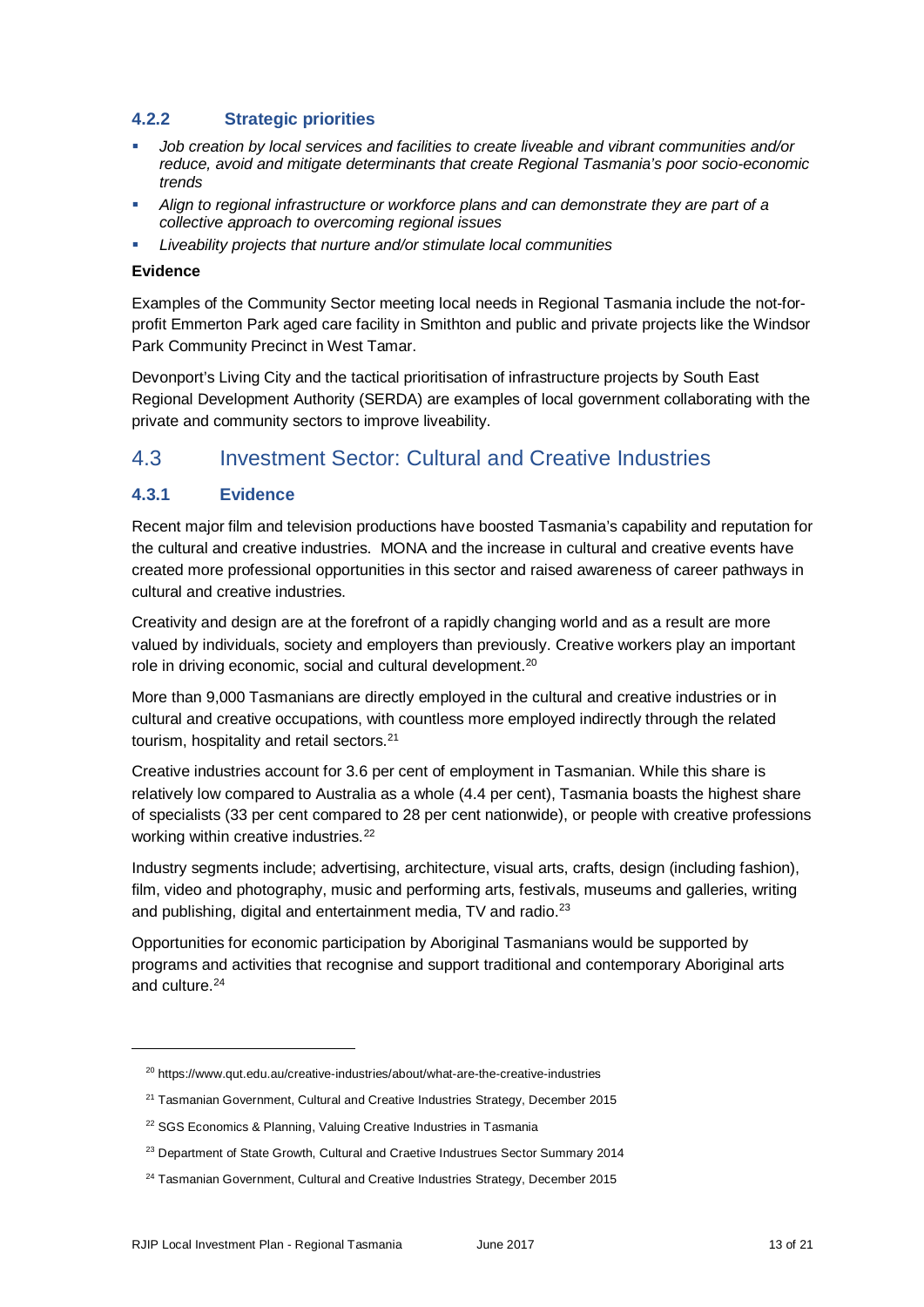#### **4.3.2 Strategic priorities**

- *Industry development that supports businesses to build and meet national and international demand for Tasmanian cultural and creative goods and services*
- *Place based projects such as film locations*
- *Projects that embed creativity and design into other investment sectors to grow demand for their goods and services*

#### **Evidence**

Filming *The Kettering Incident* in Tasmania resulted in a \$6 million spend in the state, employing 110 cast and crew. Rosehaven has been picked up for a second series including broadcast to the USA. The Light Between Oceans, The Hunter and other internationally successful productions made strong use of Regional Tasmanian locations.

The Renew Newcastle project placed cultural and creative industries into the Newcastle CBD; for every \$1 invested in the project it generated \$14 in economic benefit for the city.<sup>25</sup>

Cultural and creative industries have strong linkages with other sectors in the economy and investments generate important flow-on effects in the economy. The production induced and consumer induced effects of direct investments in creative industries are relatively high compared to other industries.<sup>[26](#page-13-1)</sup>

## 4.4 Investment Sector: Defence

#### **4.4.1 Evidence**

The Australian Government's commitment to invest \$195 billion into defence capability from 2016 to 2026 is Australia's largest ever defence spend and presents a significant opportunity for Regional Tasmania[.27](#page-13-2)

Key areas of opportunity include maritime systems manufacturing, repair and maintenance; land systems repair and maintenance; and maritime skilling.

There are twenty six Tasmanian businesses holding defence or national security related contracts supporting some 1,950 jobs and generating \$340 million turnover a year. For most of these enterprises the defence sector is just one customer and represents less than 20 per cent of turnover, demonstrating considerable opportunity in this sector.

As well as the opportunity presented domestically, several Tasmanian businesses supply defence equipment, innovation, intellectual property and support to defence forces globally. For example, maritime simulators for the Singapore Navy.

Tasmania is home to the Australian Maritime College (AMC), a world class training and research institute with close ties to the Navy.

#### **4.4.2 Strategic priorities**

- *Increase involvement and integration into the supply chain for the Defence sector*
- *Improve business capability and productivity where there is a direct link to providing an essential strategic advantage by being located in Australia*

#### **Evidence**

<span id="page-13-1"></span><span id="page-13-0"></span>j

<sup>&</sup>lt;sup>25</sup> Flanagan & Mitchell, An Economic Evaluation of the Renew Newcastle Project, December 2016

<sup>26</sup> www.sgsep.com.au/publications/valuing-creative-industries-tasmania

<span id="page-13-2"></span><sup>&</sup>lt;sup>27</sup> Department of Defence, Defence White Paper, 2016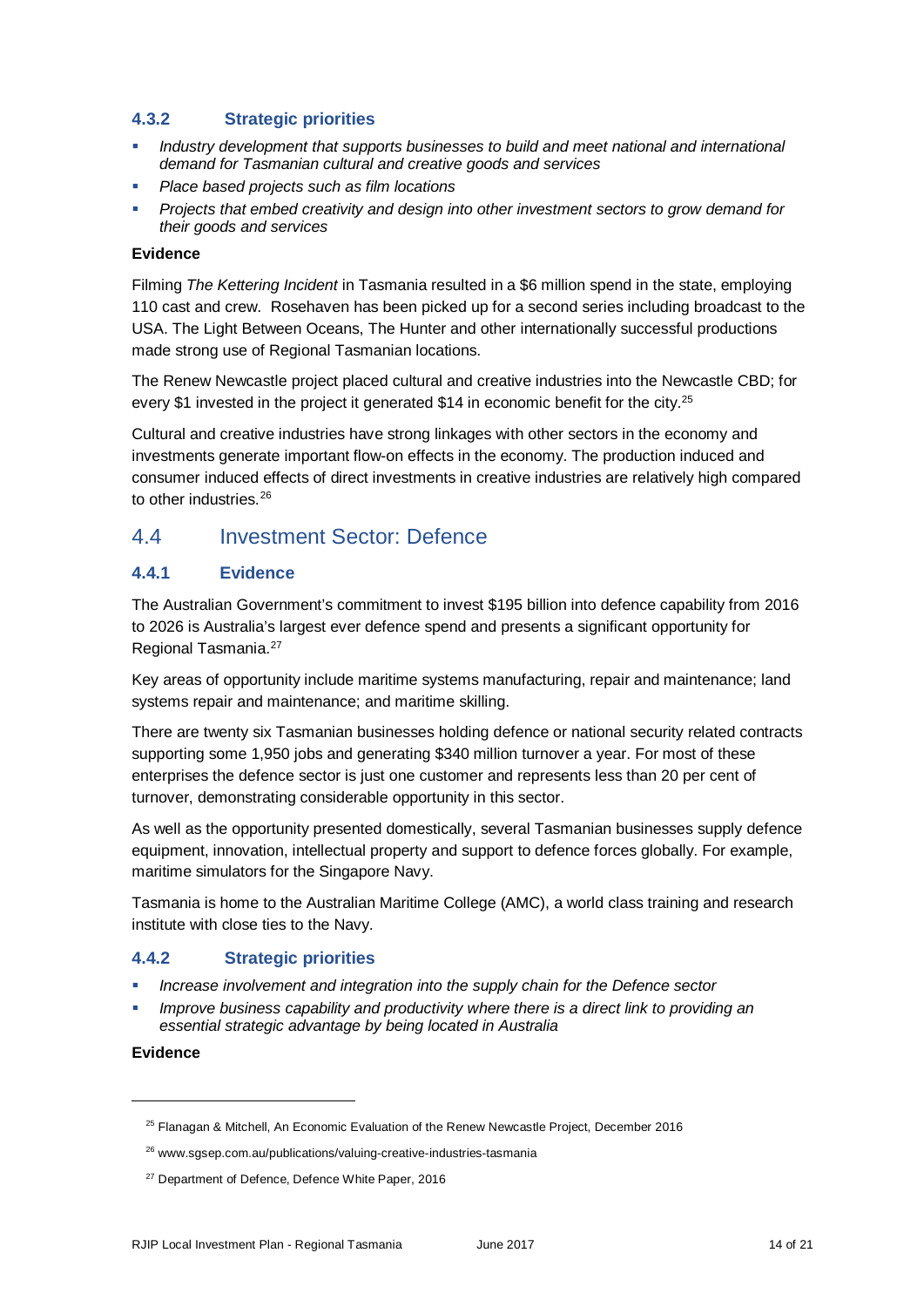The Australian Department of Defence's Defence White Paper 2016 outlines the government's \$195 billion investment in Australia's defence capability over ten years. The opportunities for Tasmanian businesses to support the defence supply chain range in scale and type and can potentially provide long term opportunities for local businesses to diversify and expand their offisland markets.

Of particular interest is the Naval Ship Building Plan<sup>28</sup> which could draw on Tasmania's strong capabilities in maritime manufacturing and expertise in training.

The Tasmanian Government Defence Strategy<sup>[29](#page-14-1)</sup> recognises defence as a significant growth opportunity for the State and the opportunity for businesses to access this growing market, both nationally and internationally and increase their capability to be *defence ready*.

## 4.5 Investment Sector: Education

#### **4.5.1 Evidence**

*"The single most important thing that needs to be done in order to improve Tasmania's material living standards relative to those of other Australians ..... is to increase the levels of educational participation and attainment."* Saul Eslake, The Tasmania Report 2016

Regional Tasmania has some of the lowest levels of literacy, educational attainment and labour productivity in the country.

The consequences of inadequate workforce literacy and numeracy include inability to comprehend standard operating procedures, poor completion of workplace documents, time and materials wastage through repeated work, financial miscalculations, workplace injuries and recruitment and training difficulties.<sup>[30](#page-14-2)</sup>

Industry workforce plans indicate that industry growth requires an expanded workforce with appropriate skills.[31](#page-14-3) Formal (e.g. apprenticeships, traineeships) and community supported education can help new labour sources into these growth opportunities.

A Tasmanian Aboriginal Registered Training Organisation has broadened educational attainment in the fields of health and land management. $32$  Tasmania has the highest percentage of Indigenous people studying at higher education levels of all the Australian states and the Northern Territory.[33](#page-14-5)

An investment opportunity for the Education sector is to develop projects that find more effective ways to engage the Regional Tasmania community in learning.

Additional opportunities for the Education sector comes from location-based projects to enhance the student experience by addressing barriers to integrating learning with work and civic activities. In Victoria they have taken this approach to International Education which now creates one job for every four international students.<sup>[34](#page-14-6)</sup>

<span id="page-14-0"></span><sup>&</sup>lt;sup>28</sup> Department of Defence, Naval Ship Building Plan, 2017

<span id="page-14-1"></span><sup>&</sup>lt;sup>29</sup> Department of State Growth, Our Fair Share of Defence, March 2016

<span id="page-14-2"></span><sup>30</sup> Ai Group, National Workforce Literacy Project, 2010

<span id="page-14-3"></span><sup>31</sup> www.skills.tas.gov.au/employersindustry/workforceplans

<span id="page-14-4"></span><sup>&</sup>lt;sup>32</sup> Tasmanian Aboriginal Centre, TAC Strategic Plan 2014-2017, March 2014

<span id="page-14-5"></span><sup>33</sup> Indigenous Land Corporation, Tasmania 201-2017 Regional Indigenous Land Strategy

<span id="page-14-6"></span><sup>&</sup>lt;sup>34</sup> International Education Sector Strategy, Victoria State Government, March 2016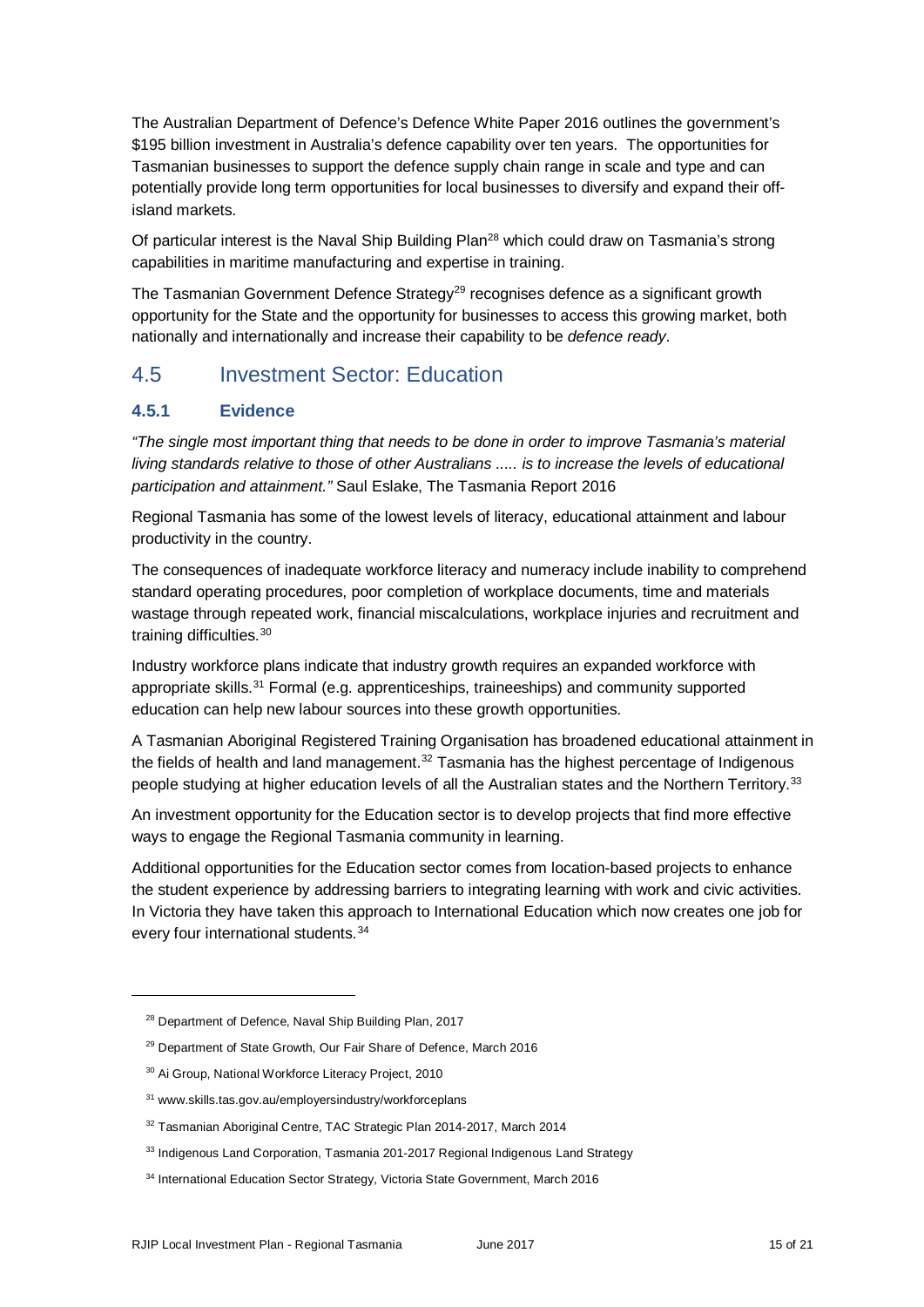#### **4.5.2 Strategic priorities**

- *Improve aspirations for and engagement in post-compulsory education*
- *Support enterprises to grow essential business skills*
- *Enhance the student experience (accommodation, transport, civic and cultural participation, finding work and being entrepreneurial)*
- *Address barriers to education*

#### **Evidence**

Higher levels of educational participation and attainment won't solve all Tasmania's economic and social challenges – but they will make them less difficult to solve. $35$ 

A good education is the grounding for a productive life. As well as teaching literacy, numeracy and interpersonal keys, education gives us the chance to learn how to learn and learn resilience when faced with difficulties [36](#page-15-1)

The University of Tasmania's project to deliver an education-driven revitalisation of Northern Tasmania will include an estimated 1,700 new international students living and studying in Launceston and Burnie. For Launceston, engineering and business have particularly high proportions of international students and by locating these in the CBD will become more attractive for international students. In Burnie, inadequate facilities have limited opportunities for international students but the new West Park site aims to address this.<sup>[37](#page-15-2)</sup>

### 4.6 Investment Sector: Food and Agri-business

#### **(Incorporating agriculture, fisheries and downstream processing)**

#### **4.6.1 Evidence**

*"The Island of Tasmania is the new go to place for wonderful produce"* Rick Stein, BBC's A Cook Abroad, 2015.

In 2011, 14,890 people were employed in food and agri-business.<sup>[38](#page-15-3)</sup>

<span id="page-15-0"></span><sup>&</sup>lt;sup>35</sup> Eslake, The Tasmania Report 2016

<span id="page-15-1"></span><sup>36</sup> RDA Tasmania, What Tasmania Needs From Education, October 2014

<span id="page-15-2"></span><sup>&</sup>lt;sup>37</sup> University of Tasmania, Education Driven Revitalisation of Northern Tasmania, March 2016

<span id="page-15-3"></span><sup>38</sup> AgriGrowth Tasmania, Tasmania's Sustainable Agri-Food Plan 2016-2018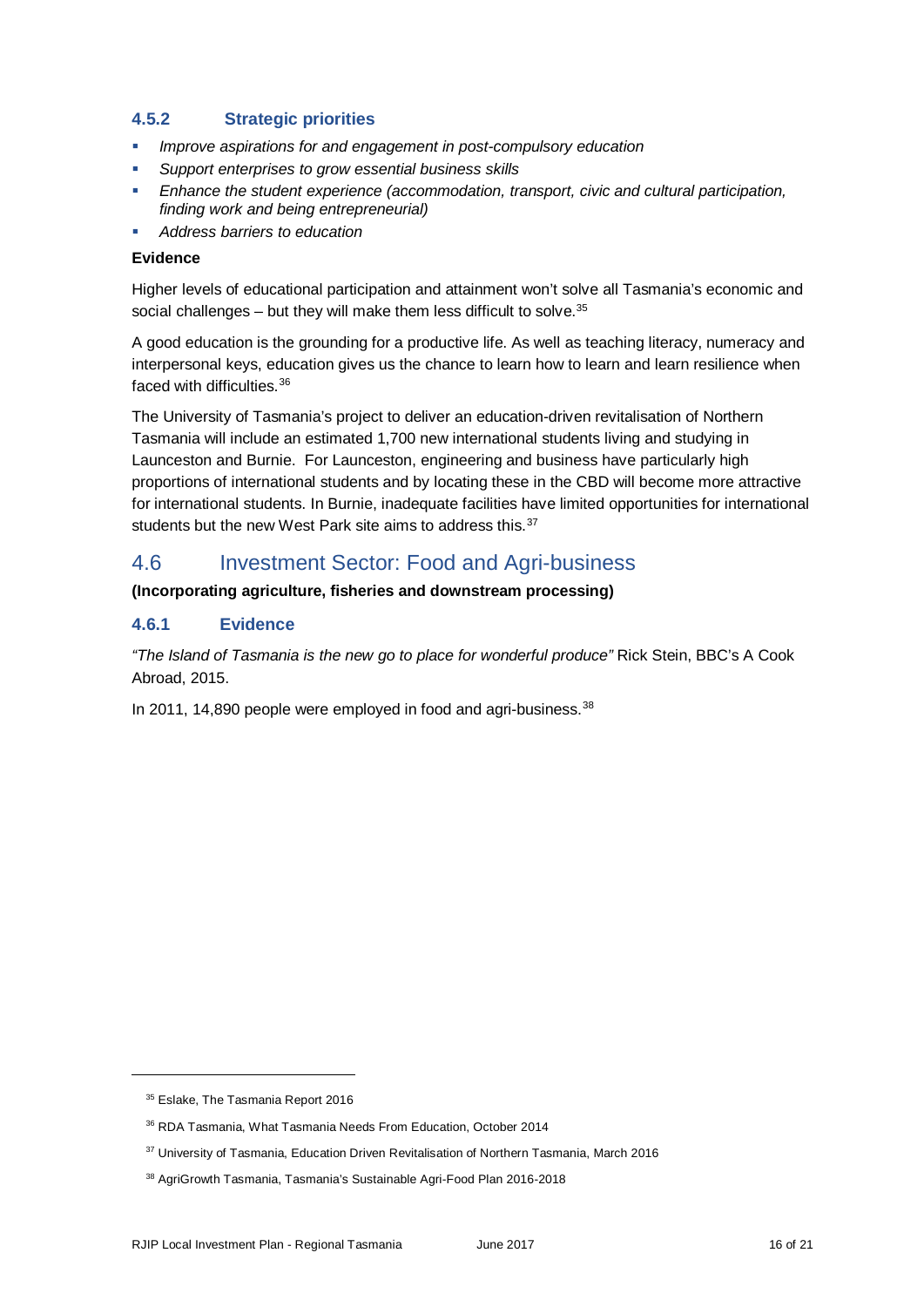![](_page_16_Figure_0.jpeg)

Food Farm Gate/Beach Value 2014-2015 in A\$ millions (DPIPWE)

Tasmania has a strong agricultural tradition and the sector is highly diversified, underpinned by excellent growing conditions, affordable land, biosecurity control, abundant water resources and strong research and development capability.

Issues shared by all food and agriculture businesses are logistics, transport, market development, business development, labour force skills and regulatory compliance.

Three out of four Australian Dollars in food and agri-business are made post farm gate.<sup>39</sup>

Aboriginal Tasmanians' land and fisheries management help Aboriginal people to connect to country, while building economic opportunities, for example Murrayfield Station on North Bruny Island<sup>[40](#page-16-1)</sup> or in the Tasmanian Wilderness World Heritage Area.<sup>[41](#page-16-2)</sup>

<span id="page-16-0"></span><sup>&</sup>lt;sup>39</sup> Professor Stanley, "Consumer Trends and Insights event" Friday 12th May 2017

<span id="page-16-1"></span><sup>40</sup> Indigenous Land Corporation, Tasmania 2013-2017 Regional Indigenous Land Strategy

<span id="page-16-2"></span><sup>41</sup> Department of Premier and Cabinet, Resetting the Relationship with the Tasmanian Aboriginal Community, January 2017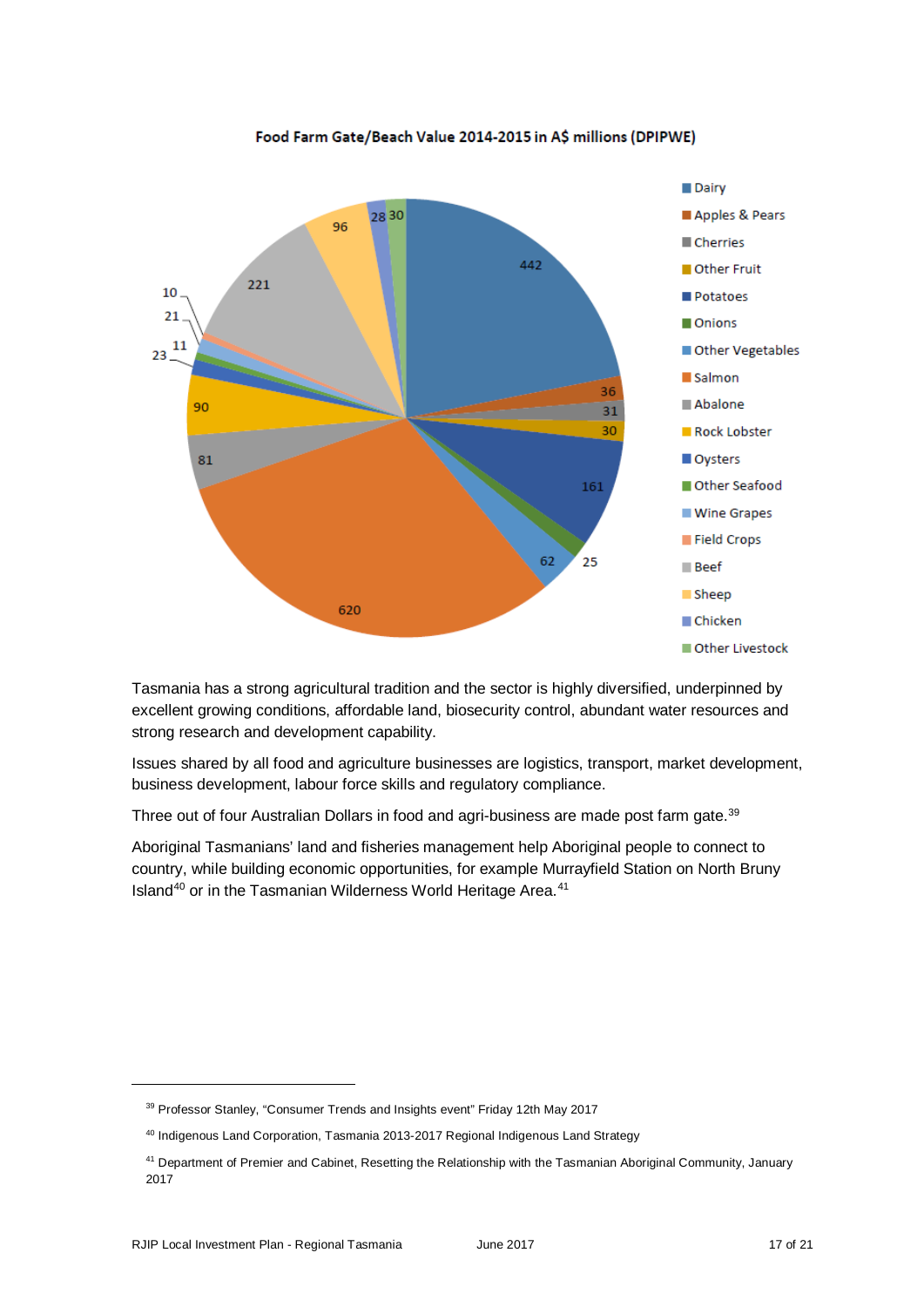#### **4.6.2 Strategic priorities**

- *Improve productivity through the adoption of new technologies and improved practices*
- *Develop higher value operations in Tasmania for the agrifood value chain*
- *Address workforce development through training, up-skilling and building awareness of career pathways*
- *Build and penetrate off-island markets*

#### **Evidence**

The competitiveness of Tasmania's food products is increasingly dependent on how efficiently and effectively we provide Australian and international consumers with superior value through our value chains. An agrifood value chain is a system of linked production, processing and marketing activities undertaken by businesses committed to efficiently delivering food products that respond to consumer needs.[42](#page-17-0)

The Tasmanian Government's AgriVision 2050 Plan sets a strong target for growing the value of the agriculture sector in Tasmania tenfold to \$10 billion per year by 2050.

Tasmania's Agri-Food Plan identifies promotes projects and programs to help the food and agribusiness sector to grow, make and protect (i.e. biosecurity).<sup>43</sup>

Tasmanian Primary Industries Workforce Development Scan 2015-16 identified a diversity of career pathways into agriculture including pre-farm gate activities and post-farm gate opportunities, which include business and finance, logistics, marketing and research and development.<sup>[44](#page-17-2)</sup>

## 4.7 Investment Sector: Information & Communication Technology

#### **4.7.1 Evidence**

<span id="page-17-1"></span><span id="page-17-0"></span>-

The number of full time ICT workers in Tasmania is approximately 4,380 and at least a further 1000 employed in non-ICT but related industries.[45](#page-17-3)

The sector is ideally placed to take advantage of opportunities arising nationally and internationally from next generation broadband and engagement in the digital economy.

Investment opportunities include:

- Industry applications of new technologies, for example remote sensing by rural industries.
- **Design and manufacture of ICT products and components**
- ICT infrastructure and services aligned to Regional Tasmania's comparative advantages of climate, energy security and isolation, for example data storage centres.<sup>[46](#page-17-4)</sup>

The Tasmanian Government's pilot of a new communications network called LoRaWAN (Long Range Wide Area Network) will begin in 2017 in the Greater Launceston area. The network is designed to transmit sensor data cost effectively and reliably. Early interest in using the network has come from the agricultural sector and from local government. Start-up and entrepreneurial

<sup>42</sup> Tasmanian Institute of Agriculture, Strategic Plan, June 2016

<sup>43</sup> AgriGrowth Tasmania, Tasmania's Sustainable Agri-Food Plan 2016-2018

<span id="page-17-2"></span><sup>44</sup> Tasmanian Farmers & Graziers, Tasmanian Primary Industries Workforce Development Scan 2015-16

<span id="page-17-3"></span><sup>45</sup> Australian Computer Society and Centre for Innovative Industries Economic Research, 2013

<span id="page-17-4"></span><sup>46</sup> Office of the Coordinator-General, Data Centre Action Strategy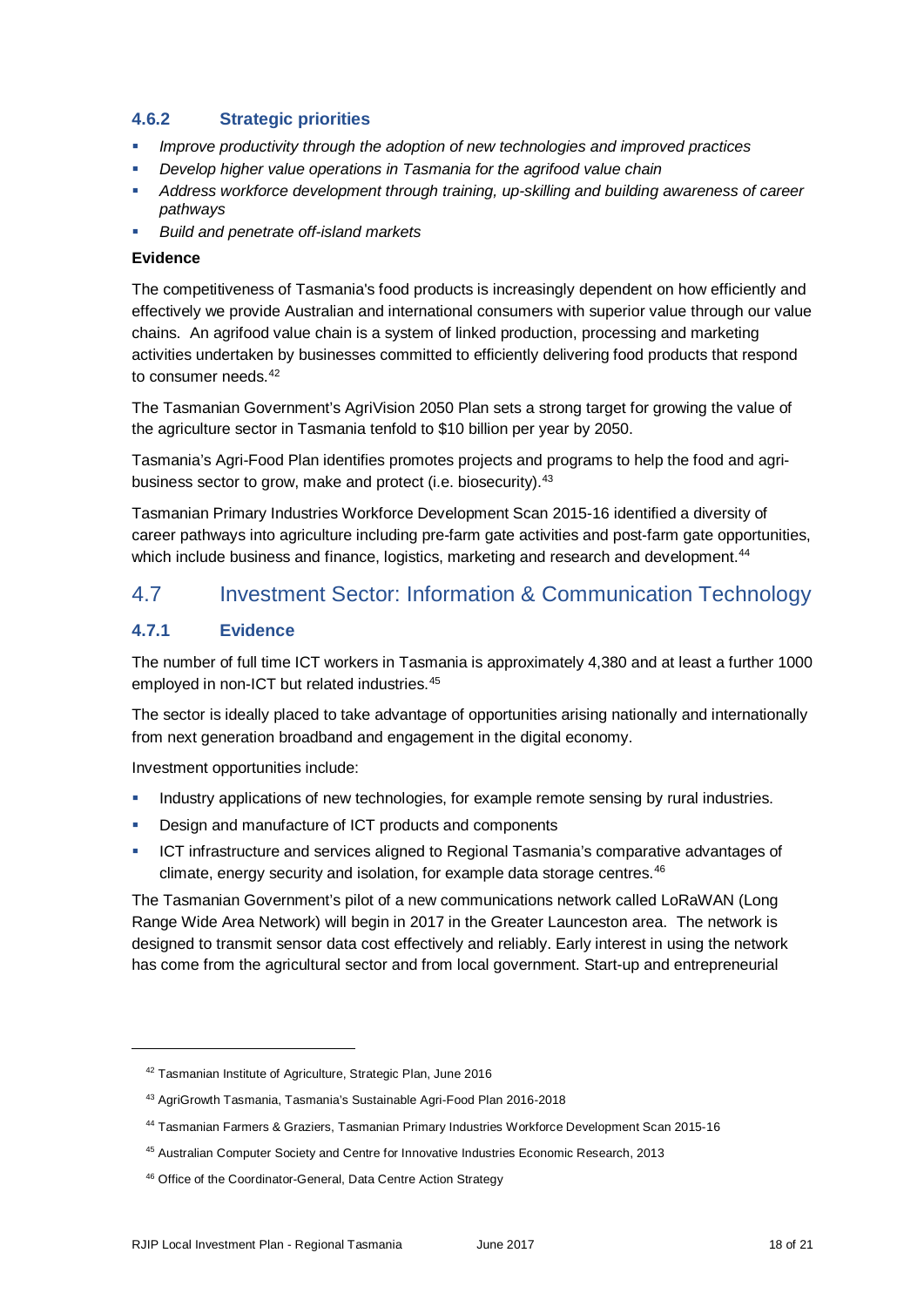activity is being supported through Enterprize and the Macquarie House Entrepreneurship and Innovation Hub.[47](#page-18-0) 

Challenges for Tasmania include delays in access to the NBN and limitations of optical fibre links across Bass Strait.

#### **4.7.2 Strategic priorities**

- *Innovative projects that help grow Regional Tasmania's industries*
- *Enable digital connectivity for Regional Tasmania*
- *Use of digital technologies to enhance the quality and performance of regional services*
- *Build workforce capability to deliver innovative products and services, business management, marketing and entrepreneurship*

#### **Evidence**

Tasmanian ICT Industry Strategic Plan identifies actions consistent with the above strategies as important to build the ICT industry in Tasmania.<sup>48</sup>

Tasmanian Information and Communications Technology Workforce Plan 2015-2018 identifies the development of the ICT workforce as a strategic priority for Tasmania.<sup>49</sup>

### 4.8 Investment Sector: Manufacturing

#### **4.8.1 Evidence**

*'Manufacturing has an important role to play as Australia looks to create a diverse, innovative and globally oriented economy. The nature of global manufacturing is changing in ways that provide positive opportunities for Australia, if we are bold enough to seize them.'* Advanced Manufacturing Growth Centre<sup>50</sup>

Manufacturing plays an important role in Tasmania both through direct employment and supporting a strong supply chain. Manufacturing in Regional Tasmania is transitioning as processes become more advanced and technology is applied. There are over 1,600 manufacturing businesses in Tasmania<sup>51</sup> and those in Regional Tasmania employ approximately 10,700 people.<sup>[52](#page-18-5)</sup> Established industry clusters exist for mining equipment, technology and services sector, the metal processing sector and the maritime sector.

Manufacturing also provides opportunities for support industries including design, engineering, technology, research and development as well as supporting innovation and operations in other sectors such as agriculture and aquaculture.

Recruitment of skilled workers is an issue for Regional Tasmania and success often relies on individuals developing multiple skills as they fill gaps in areas of expertise other than their own.

#### **4.8.2 Strategic priorities**

*Improve productivity through the adoption of new technologies and improved practices*

<span id="page-18-0"></span><sup>47</sup> Launceston City Deal, April 2017

<span id="page-18-1"></span><sup>48</sup> TASICT, Tasmanian ICT Industry Strategic Plan, December 2012

<span id="page-18-2"></span><sup>49</sup> TASICT, Tasmanian Information and Communications Technology Workforce Plan 2015 – 2018, April 2015

<span id="page-18-3"></span><sup>50</sup> Page 8, Advanced Manufacturing Growth Centre's Sector Competitiveness Plan 2017

<span id="page-18-4"></span><sup>51</sup> Department of State Growth, Manufacturing in Tasmania, June 2016

<span id="page-18-5"></span><sup>52</sup> ABS, Census 2011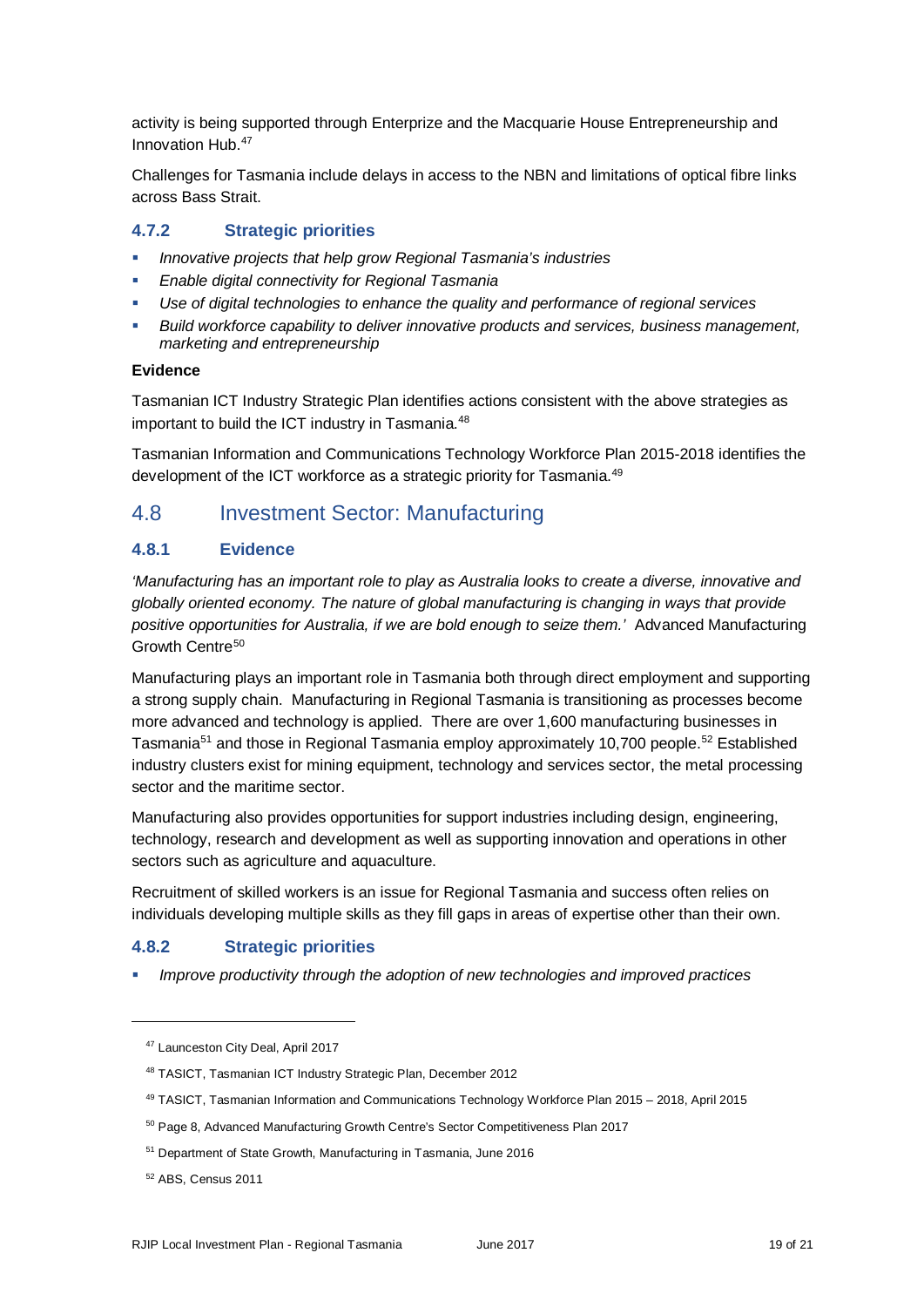- *Create new and expanded off-island markets*
- *Enable a workforce with skills that anticipate future workforce requirements including multitrade workers and the integration of design and technology*

#### **Evidence**

In May 2015, the Tasmanian Government hosted an Advanced Manufacturing Summit with over 160 industry and stakeholder participants. The above priorities align with the outcomes of the summit. The priorities also align with the Tasmanian Advanced Manufacturing Action Plan and the Commonwealth's Advanced Manufacturing Growth Centre's Sector Competitiveness Plan 2017.

## 4.9 Investment Sector: Visitor Economy

#### **4.9.1 Evidence**

Current data indicates the Visitor Economy sector is on a growth trajectory. Delivery of the T21 Visitor Economy Strategy is on track to bring 1.5 million visitors to Tasmania in 2021. In 2013, annual visitor numbers passed the 1 million mark for the first time. During the year ending December 2016 1.24 million visited Tasmania.<sup>[53](#page-19-0)</sup>

Compared with 2013, Tasmania in 2021 will have 50 per cent more visitors looking for accommodation, visiting attractions, browsing shops and eating out. With this growth comes opportunities but also challenges and it is essential that regional Tasmania can accommodate extra visitors and meet and exceed brand expectations.

The Visitor Economy direct contribution to Tasmania's Gross State Product was \$1.7 billion in 2014/15.[54](#page-19-1)

The T21 Visitor Economy Strategy is underpinned by Destination Management Plans, the Visitor Engagement Strategy and local Destination Action Plans and all contribute to growing tourism in Regional Tasmania.

Opportunities for economic participation by Aboriginal Tasmanians include, but are not limited to, tourism experiences that are Aboriginal owned, businesses where Aboriginal people and/or community benefit by gaining employment and income, and Aboriginal tourism experiences that provide consenting contact with Aboriginal people, cultural heritage or land.<sup>[55](#page-19-2)</sup>

#### **4.9.2 Strategic priorities**

- *Alignment with T21, the Visitor Engagement Strategy and/or Destination Action Plans*
- *Develop signature experiences in Regional Tasmania to drive interest in Tasmania, stimulate visitor demand and encourage travel within the state*
- *Build capability and capacity through tourism related infrastructure*
- *Develop a high quality workforce for now and the future*
- *Grow air and sea access to Regional Tasmania*
- *Digital infrastructure that allows visitors to engage with places and connect to their online networks*

<span id="page-19-1"></span><span id="page-19-0"></span>j

<sup>53</sup> Tourism Tasmania, Tourism Fast Facts, March 2017

<sup>54</sup> Tourism Tasmania, Fast Facts, March 2017

<span id="page-19-2"></span><sup>55</sup> Department of Premier and Cabinet, Aboriginal Tourism Development Plan for Tasmania, May 2007